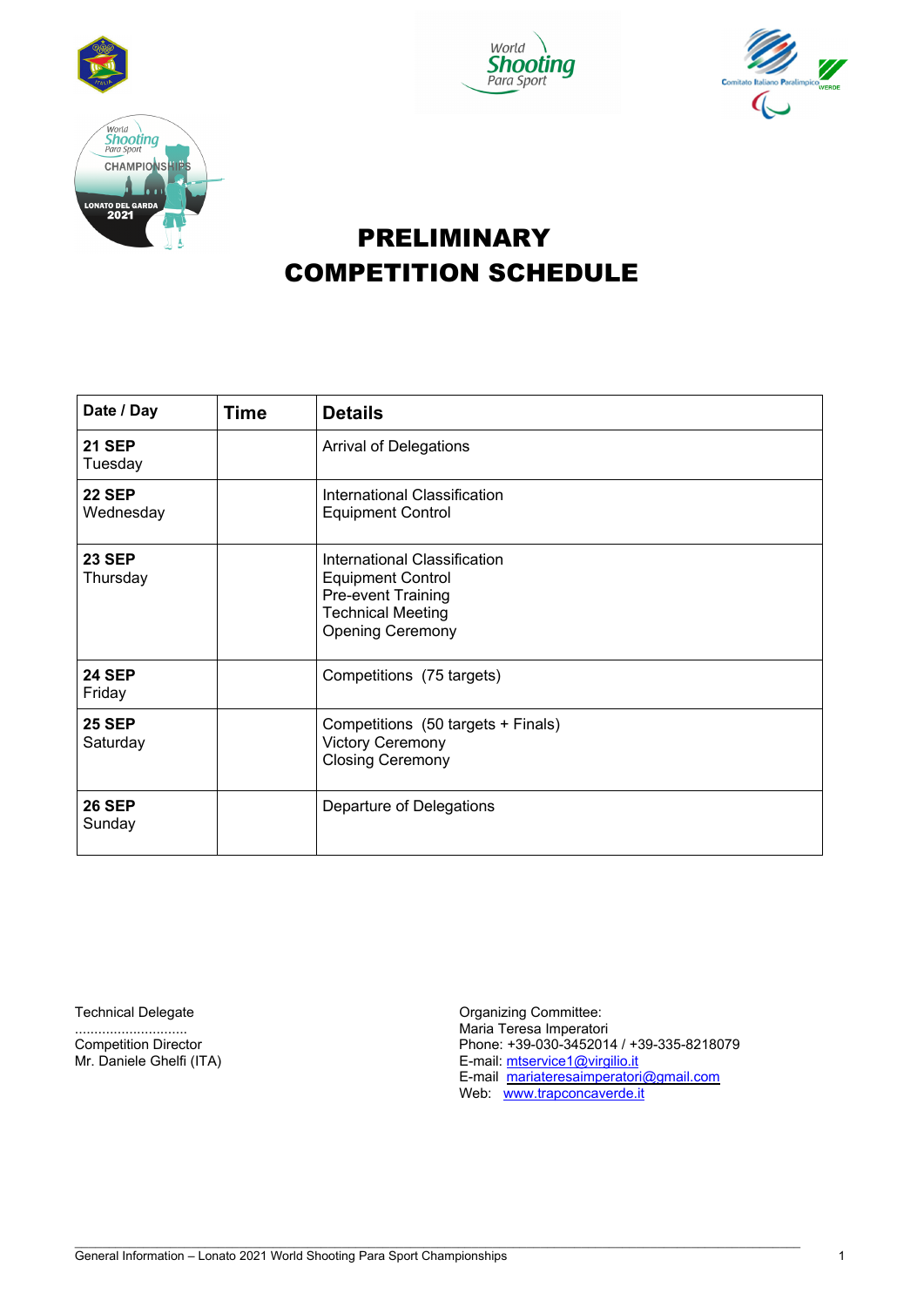







# SUMMARY OF DEADLINES 2021

| <b>ANNEX</b>                                                                                                                                      | <b>FORM</b>                                                                      |                                                                                          |                                                                                                                                                                                | <b>DEADLINE</b>    |
|---------------------------------------------------------------------------------------------------------------------------------------------------|----------------------------------------------------------------------------------|------------------------------------------------------------------------------------------|--------------------------------------------------------------------------------------------------------------------------------------------------------------------------------|--------------------|
|                                                                                                                                                   | First Entry by Number and<br>Opening Final Entry by Name<br><b>Directly with</b> | <b>World Shooting Para Sport</b><br>online through SDMS                                  |                                                                                                                                                                                | <b>21 JUL 2021</b> |
|                                                                                                                                                   | <b>Final Entry by Name Athletes</b><br><b>Directly with</b>                      |                                                                                          | <b>World Shooting Para Sport</b><br>online through SDMS                                                                                                                        | <b>21 AUG 2021</b> |
|                                                                                                                                                   | <b>Final Entry by Name Officials</b><br><b>Directly with</b>                     |                                                                                          | <b>World Shooting Para Sport</b><br>online through SDMS                                                                                                                        | <b>21 AUG 2021</b> |
| 1                                                                                                                                                 | <b>VISA Support Form</b><br><b>Return to</b>                                     | <b>F.I.T.A.V.</b><br>visa@fitav.it                                                       |                                                                                                                                                                                | <b>6 AUG 2021</b>  |
| $\overline{2}$                                                                                                                                    | <b>Final Hotel Reservation</b><br><b>Return to</b>                               |                                                                                          | <b>Organizing Committee</b><br>mtservice1@virgilio.it<br>mariateresaimperatori@gmail.com                                                                                       | <b>6 AUG 2021</b>  |
| 3                                                                                                                                                 | <b>Final Rooming list</b><br><b>Return to</b>                                    | <b>Organizing Committee</b><br>mtservice1@virgilio.it<br>mariateresaimperatori@gmail.com |                                                                                                                                                                                | <b>21 AUG 2021</b> |
| 4                                                                                                                                                 | <b>Firearm and Ammunition Form</b><br><b>Return to</b>                           | <b>Organizing Committee</b><br>mtservice1@virgilio.it<br>mariateresaimperatori@gmail.com |                                                                                                                                                                                | <b>21 AUG 2021</b> |
| 5/5.1                                                                                                                                             | <b>Final Travel Form</b><br><b>Return to</b>                                     | <b>Organizing Committee</b><br>mtservice1@virgilio.it<br>mariateresaimperatori@gmail.com |                                                                                                                                                                                | <b>21 AUG 2021</b> |
| 6                                                                                                                                                 | <b>Media Accreditation Form</b><br><b>Return to</b>                              | <b>Organizing Committee</b><br>mtservice1@virgilio.it<br>mariateresaimperatori@gmail.com |                                                                                                                                                                                | <b>21 AUG 2021</b> |
| $\overline{7}$                                                                                                                                    | <b>Accreditation List</b><br><b>Return to</b>                                    | <b>Organizing Committee</b><br>mtservice1@virgilio.it<br>mariateresaimperatori@gmail.com |                                                                                                                                                                                | <b>21 AUG 2021</b> |
|                                                                                                                                                   | <b>World Shooting Para Sport HQ</b>                                              |                                                                                          | <b>Organizing Committee</b>                                                                                                                                                    |                    |
| Adenauerallee 212/214<br>53113 Bonn, Germany<br>Phone: +49-2282097 195<br>+49-2282097 209<br>Fax:<br>E-mail WorlsShootingParaSport@Paralympic.org |                                                                                  |                                                                                          | Maria Teresa Imperatori<br>Phone: +39-030-3452014 / +39-335-8218079<br>E-mail: mtservice1@virgilio.it<br>E-mail: mariateresaimperatori@gmail.com<br>Web: www.trapconcaverde.it |                    |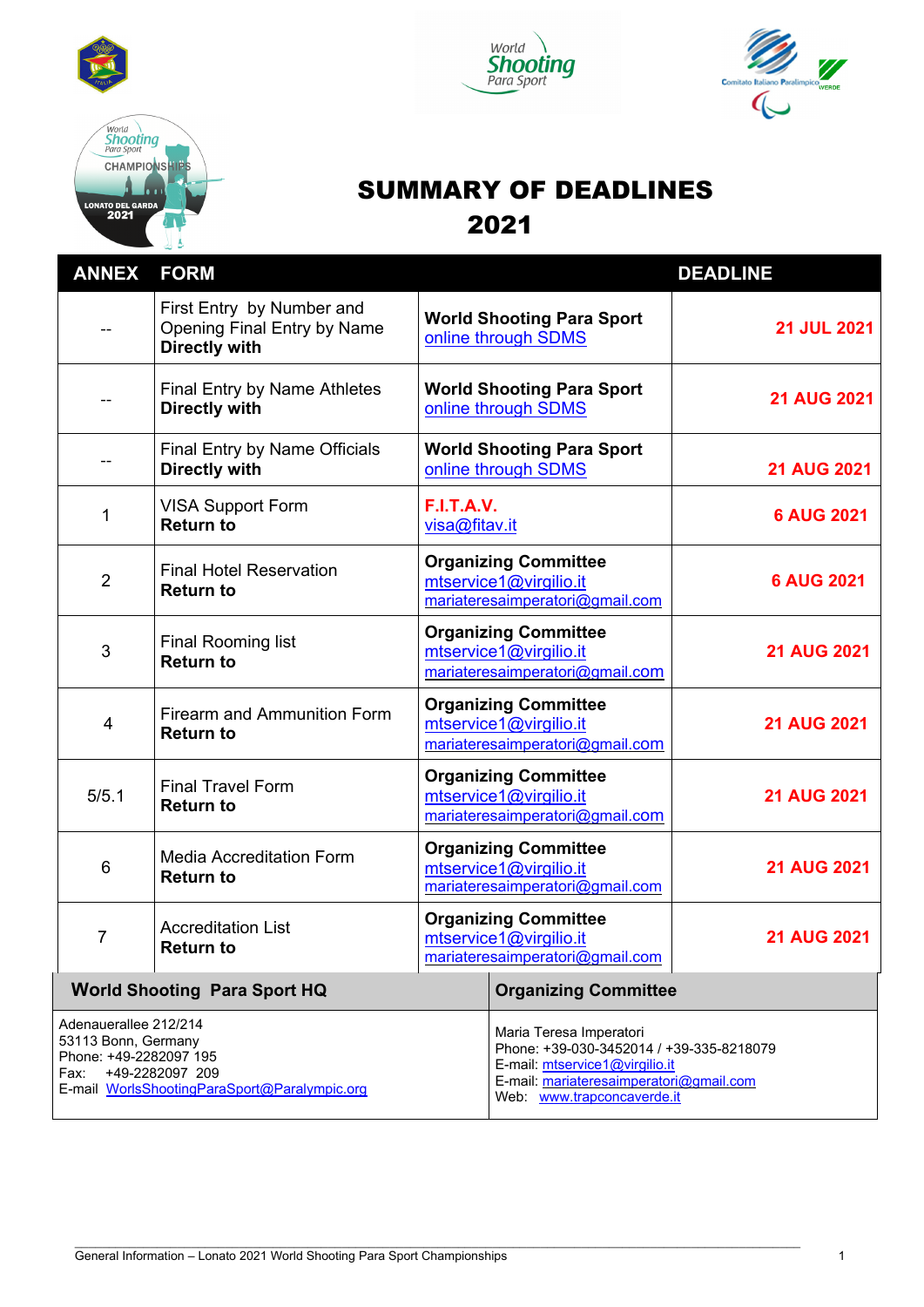









# **GENERAL INFORMATION - Invitation**

Full information available on the following websites:

**www.paralympic.org/shooting** 

**www.fitav.it** 

**www.trapconcaverde.it** 

# **1. Invitation**

FITAV, Federazione Italiana Tiro a Volo, Lonato 2020 Organizing Committee and World Shooting Para Sport, are pleased to invite you to the "Lonato 2021 World Shooting Para Sport Championships" that will be held in Lonato, Brescia – Italy from **21** to **26 SEP 2021**

# **2. Dates and Schedule**

| Arrivals                        | 21 SEP 2021    |
|---------------------------------|----------------|
| International Classification    | 22-23 SEP 2021 |
| <b>Equipment Control</b>        | 22-23 SEP 2021 |
| PET - Pre-event Training        | 23 SEP 2021    |
| <b>Technical Meeting</b>        | 23 SEP 2021    |
| <b>Opening Ceremony</b>         | 23 SEP 2021    |
| <b>Competition Day 1</b>        | 24 SEP 2021    |
| <b>Competition Day 2/Finals</b> | 25 SEP 2021    |
| <b>Closing Ceremony</b>         | 25 SEP 2021    |
| Departures                      | 26 SEP 2021    |

The Provisional Events program of the WSPS World Championship is attached to this General Information. Pre-Event Training will take place one day before the competition. Unofficial Training: any day before PET. The Final Competition Schedule (including PET) will be distributed after the Official Entry Deadline (30 days before the Official Arrival day) in accordance with ISSF and World Shooting Para Sport Rules and Regulations. The latest Schedule updates will be provided at the Technical Meeting**.** 

# **3. Rules and Regulations**

The competition will be conducted under ISSF and World Shooting Para Sport Rules and Regulations. Detailed information is available on:

- - ISSF **www.issf-sports.org**
	- World Shooting Para Sport **www.paralympic.org/shooting/rules-and-regulations/technical-rules**

# **4. Participation**

#### **Viability of Events**

Individual events are considered viable if there are athletes from a minimum of four (4) countries entered through the Entry by Name.

Team events will be considered viable if a minimum of three (3) eligible NPCs have entered teams through the Entry by Name (note: in case where only 3 teams participate, medals will be awarded according to the minusone rule).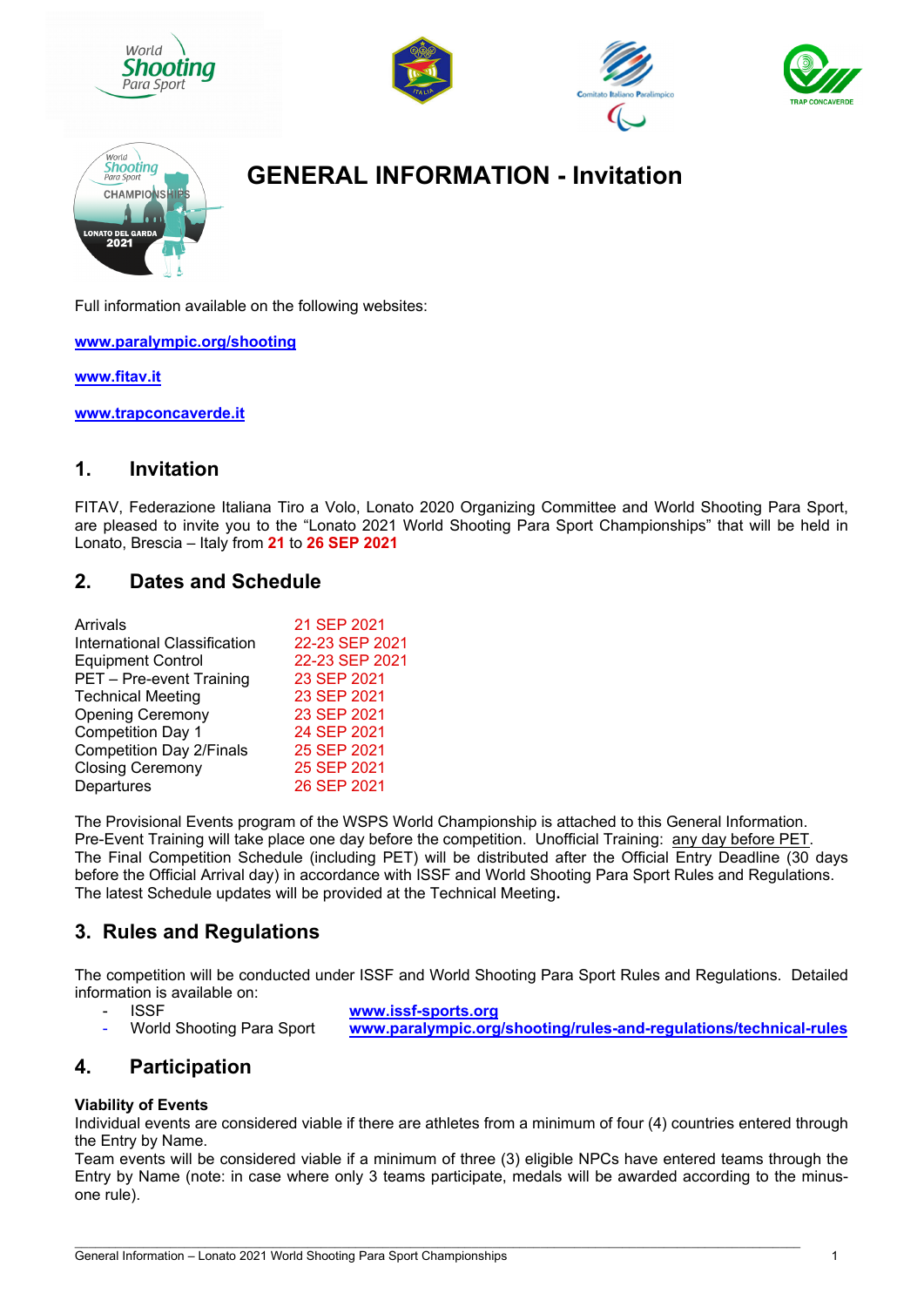







If an event fails to meet the above minimum viability criteria, the event is not considered viable and will be cancelled.

#### **International Classification**

International Classification will be conducted on **22-23 SEP 2021.** A detailed classification schedule will follow after the revision of the final entries by World Shooting Para Sport. At least four (4) weeks prior to classification, the athlete's completed IPC Medical Diagnostics Form (MDF) and Classification Consent Form must have been uploaded to the athlete's SDMS profile, these forms can be found on the World Shooting Sport website: **www.paralympic.org/shooting/rules-and-regulations/classification**

#### **Results, Rankings and Records**

After the conclusion of the competition, results will be reviewed and published on the World Shooting Para Sport website and the Ranking and Records list will be updated accordingly. Only athletes that are licensed, have a sport start status Review (R) or Confirmed (C) and reach the rankings cut-off standard for the relevant event, will have their results recognized for ranking purposes. For further information see the World Shooting Para Sport Rules and Regulations **www.paralympic.org/shooting/rules-and-regulations/technical-rules**

### **5. Entry Process**

#### **Athlete Eligibility**

All entered athletes in the Lonato 2021 World Shooting Para Sport Championships must be licensed by the final entries deadline. Athletes' entries not meeting this criterion will be rejected by World Shooting Para Sport.

#### **Authorized Organization for Entry Registration**

All athletes must be entered by their respective NPC's or organizations authorized by the NPC and approved by World Shooting Para Sport

#### **Entry Restrictions**

1) Maximum number of athlete entries per NPC event

**The 2021 Para Trap World Championship is OPEN – NO MQS requirement. Entry per NPC is** limited at four (4) persons per event (12 persons total) in accordance with WSPS Rules.

#### 2) Maximum number of starts per event

The maximum number of starts per event is the number of the athlete entries that can be accepted per event; this calculation is based upon range capacity and the competition schedule.

| Event        | Max number of squads                                                       | Max number of starts |
|--------------|----------------------------------------------------------------------------|----------------------|
| PT1 (Trap 1) | 30                                                                         | 180                  |
| PT2 (Trap 2) | 30                                                                         | 180                  |
| PT3 (Trap 3) | 30                                                                         | 180                  |
|              | If the maximum number of starts is reached during the Final Entry Process: |                      |

-the number of "MQS only" may be limited to allow space for entry of "full participants"

-a waiting list may be established and, in case of subsequent entry cancellations, entries from the W.L. will be accepted on a first-come-first-served basis

#### **First Entry by Number**

IPC Member Federations entering the Lonato 2021 World Shooting Para Sport Championships must submit the Preliminary Entries not later than **21 JUL 2021.**

Please use the World Shooting Para Sport Online Registration Service outlined in the SDMS information packet.

#### **Final Entry by Name**

World Shooting Sport Member Federations must submit their Final Entries directly into SDMS. The Final Entry Deadline is **21 AUG 2021.** All entries must be made using the SDMS system.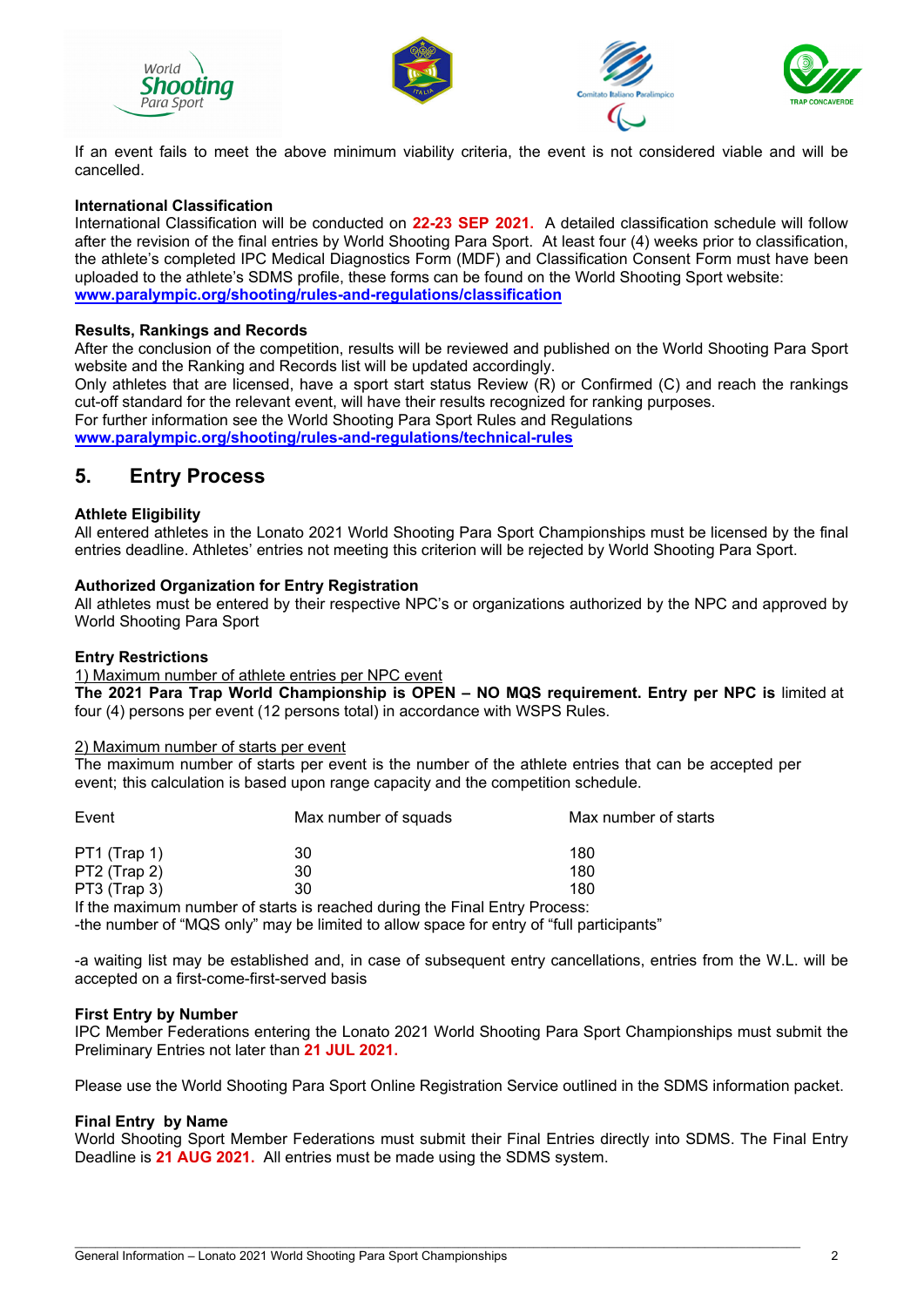







#### **Late Entries**

Late Entries (submitted after the Final Entry by Name deadline) will only be considered if they are received by World Shooting Para Sport at least one (1) week before the Official Arrival day.

**A Late Entry Fee of EUR 50,00** will be charged per each additional athlete entered. The amount will be invoiced to NPC by Local Organizing Committee.

#### **Entry Changes**

**1) Replacement entries may be accepted in the same event only due to injury of medical reason.** The NPC must submit a valid medical report to World Shooting Para Sport office for approval.

2) Substitution of an athlete (in a team only) by another athlete already registered in that event can be made not later than 30 minutes before the scheduled start time for that event (ISSF Rule 6.6.5.b). but *only* if the requested change *does not cause any conflict* with ISSF Rules 6.6.6.g (if more than one relay is used in team competitions, then team members must be distributed equitably between the relays) and therefore 6.6.5.a (Start lists with firing point and relay allocations must be published and distributed not later than 4.00 PM on the day before Pre-Event Training for that event).

#### **Registration deadlines**

Please complete the attached Registration Forms (Annex 1 – 7) and return them by the established deadlines. (The Summary of Deadlines is also enclosed).

#### **Notes:**

First Entry (by number): Via SDMS

NPCs must submit the total number of athletes and team officials participating, and the number of the entries estimated per individual and team events.

Opening of the Final Entry (by name) Via SDMS

#### **Online Entry process**

The online entry system can be accessed via the following links: www.paralympic.org/entries

The log-in details are the same username and password used for the SDMS account.

If you do not have access to the SDMS/Online Entry System, please contact your NPC. The NPC will be able to make the online entry on your behalf.

#### **Cancellation:**

Any World Shooting Para Sport Member Federation reducing the number of athletes and /or officials after the Official Entry Deadline **(21 AUG 2021)** is obligated to pay all applicable fees and costs including entry fees according to the number of starts on the Final Entry Forms originally received. If the applicable fees and costs are not paid no member of that federation may participate.

#### **Fees:**

#### **Entry Fee Athletes EUR 300,00** per person per event.

The Entry Fees include all charges for registration, competition targets, doping, transport from/to the official airport, and local transportation between the shooting range and the official hotels. The Entry Fees DO NOT include the cost of the Pre-Event and Unofficial Trainings.

#### **Para Trap training rounds EUR 8.00 per round**

**Fee Officials EUR 170,00** per person (Team Leaders, Team Officials, Coaches, Media, Companions,) inclusive of transportation from/to the official airport, and local daily shuttle between the venue and the official hotels.

#### **Payment of Entry Fees**

Registration and payment of the Entry fees will be made at the shooting range prior to the collection of start numbers, or Swift prior to arrival.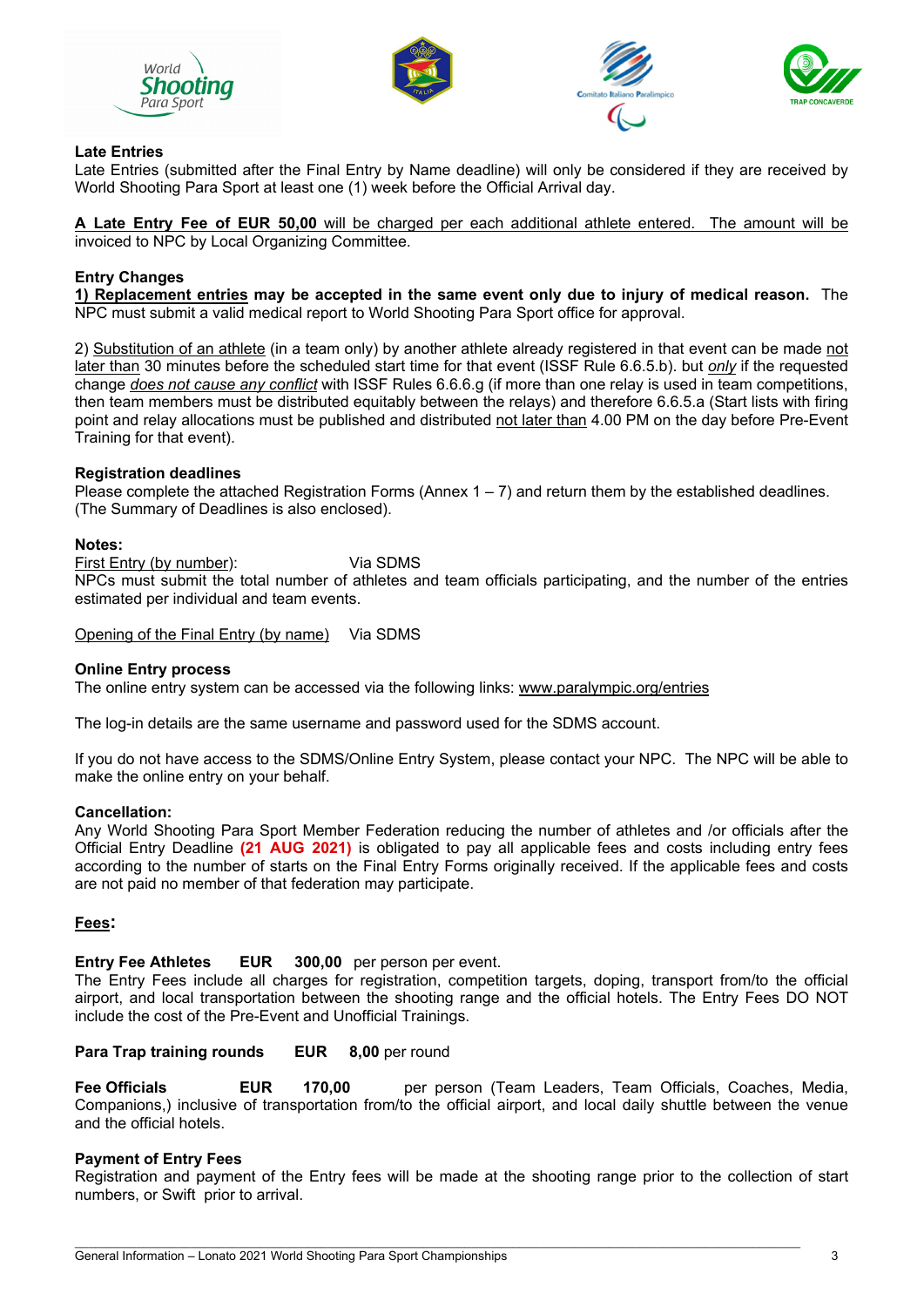







Payments are to be made in EURO : cash upon arrival, by Credit Card, by Bank transfer (amounts must be net of any bank spending), or by other electronic payment methods.

#### **Bank details for early transfer of funds:**

| <b>Beneficiary</b>  | <b>ASD TAV TRAP CONCAVERDE</b>                                  |
|---------------------|-----------------------------------------------------------------|
| <b>Bank</b>         | <b>BANCA VALSABBINA SPS</b>                                     |
| Branch              | <b>FILIALE DI LONATO D/G</b>                                    |
| <b>Address</b>      | Piazza Martiri Della Libertà - 25017 LONATO D/G (Brescia) Italy |
| C/Account Nr. 21818 |                                                                 |
| <b>ABI Code</b>     | 5116                                                            |
| <b>CAB Code</b>     | 54669                                                           |
| <b>SWIFT Code</b>   | <b>BCVAIT2V</b>                                                 |
| <b>IBAN</b>         | IT 42K 05116 54669 0000000 21818                                |

### **Payment for accommodation must be made directly to the hotels.**

#### **Accreditation Process**

All persons involved in the event (Athletes, Team Officials, WSPS Officials, OC Officials, Media) must have accreditations that clearly identify the accreditation holder (with photograph, family name and first name, nation and function) in order to use the local transportation and to enter controlled areas on the shooting range. Accreditations (for persons registered before the Final Entry Deadline and with a photograph in the World Shooting Para Sport database) will be prepared by the World Shooting Para Sport Headquarters and Organizing Committee. All other accreditations will be prepared by the Accreditation Office at the event.

Accreditations and BIB Numbers will be distributed by the Organizing Committee after payment of the entry fees.

# **6. Shooting range**

The WSPS World Championship will be held at the Olympic Shooting Range "Trap Concaverde" in Lonato D/Garda (Brescia), Italy.

#### **Address:**

Trap Concaverde Via Slossaroli 21 25017 Lonato del Garda (Brescia), Italy

Phone: +39-030-9990200 Fax: +39-030-9990210 E-mail: info@trapconcaverde.it Web: www.trapconcaverde.it

Trap Concaverde is situated in the tourist Southern Garda Lake District, at a distance of 8 km from Desenzano, 30 km from downtown Brescia, and 40 km from Verona.

Directions: Highway A4 Milano/Venezia, Exit: Desenzano. Turn to the right side and proceed for 5 km then first exit on the right side (direction Castiglione D/Stiviere; you will immediately see the Shooting Club sign. At the round-about take the second right and drive straight for about 500 m.

The ranges available for the event are seven (7). They are equipped with Mattarelli machines and Elfipa acoustic release systems.

All ranges are equipped with Elfipa electronic scoreboards.

The firing direction of the shooting range is north

The targets used for the event are eco-friendly from Eurotarget, standard orange for the Qualification and flash orange for the Finals.

Trap Concaverde Shooting Club is facilitated with bar and restaurant offering drinks, refreshments, pizza, a selfservice buffet at reasonable prices, and meals with menu "à la carte". Reservations are not necessary.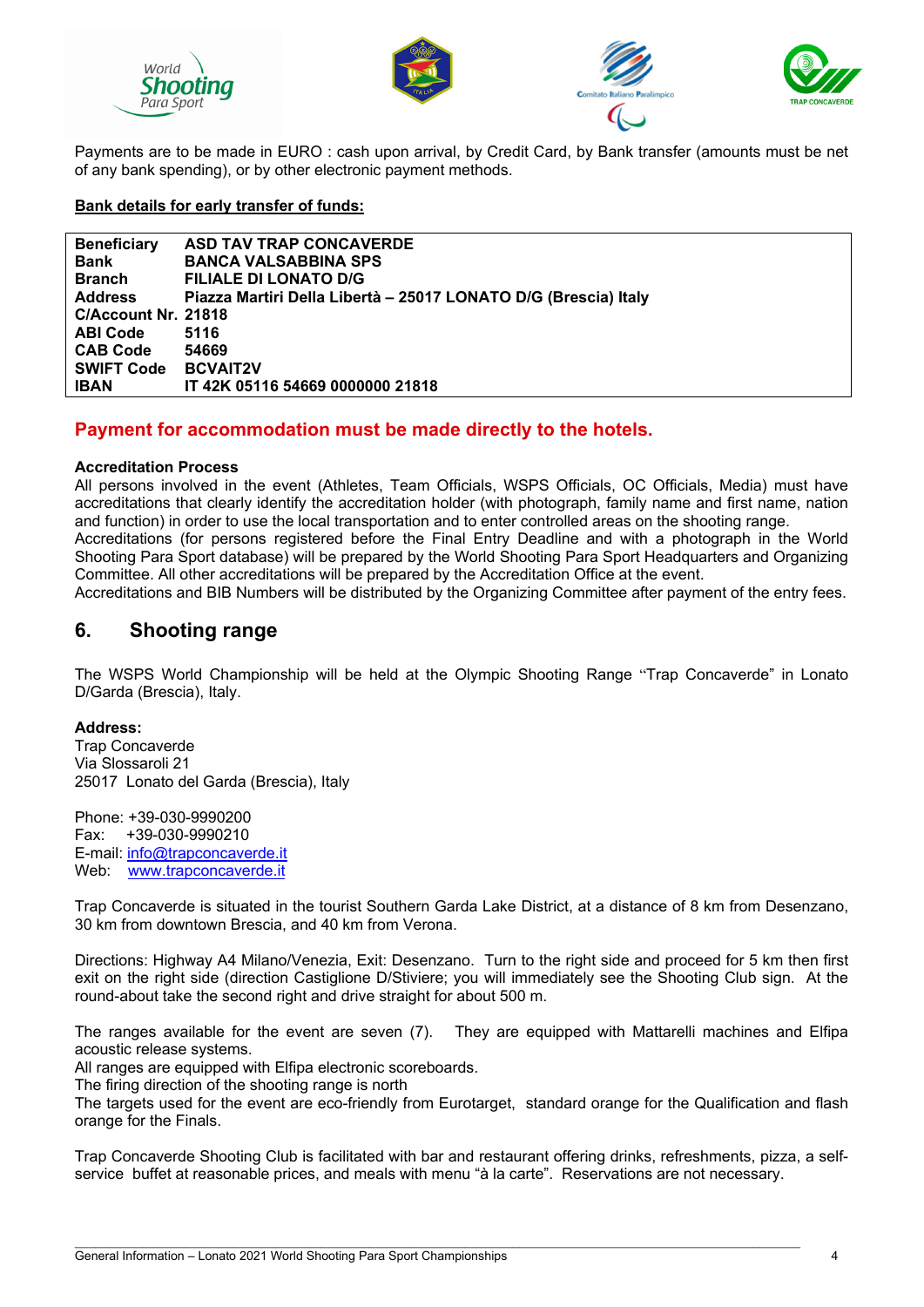







Specific dietary requirements should be advised to the Organizing Committee by the Final Entry deadline. Every effort will be made to cater to your requirements if sufficient notice is given.

# **7. Immigration and Customs Requirements**

#### **Entry Visa**

Italy is a member of the European Union and Schengen Agreement. EU Nationals are able to enter Italy with a valid passport or with a valid ID Card.

Countries that require an Entry Visa for Italy should apply to the Italian Embassy/Consulate in their Countries well in advance before departure. Detailed information regarding Visa can be found in the website of the Italian Ministry of Foreign Affairs: **www.esteri.it** or **vistoperitalia.esteri.it/home/en** 

Those Federations who need a specific Invitation Letter to apply for a Sport Visa, must contact **FITAV,**  Federazione Italiana Tiro a Volo, **not later than 6 AUG 2021** 

### **E-mail: visa@fitav.it Phone: +39-06-4523/5214 /5212 / 5234 /5246**

The Italian Shooting Federation has no influence on the Embassies and will only be able to provide invitations for the period of the World Shooting Para Sport Championship and eventual pre-event training.

No Visa will be granted upon arrival at the airport.

#### **Custom Formalities, Import of Firearms**

A maximum of three (3) shotguns and 1200 cartridges are allowed to enter in Italy for sport competitions.

European Union nationals holding a "European Firearm Certificate" can import to Italy their firearms without an auxiliary permission; however they are requested to fill in the "Firearm & Ammunition Form" for Local Police security reasons. Upon receipt of the form duly filled in, the athletes travelling by plane will receive a nominative invitation letter to show the Police and Customs Authority together with the European Shotgun Certificate at arrival.

To the athletes not holding the "European Firearm Certificate" the Organizing Committee soon after receiving the "Firearm & Ammunition Form" duly filled in, will send the FITAV permit to be shown the Police and Customs at arrival in Italy.

All the athletes travelling by plane will have to fill in an additional double copy declaration on arrival at the Italian airport. (As complimentary O.C. staff members will do it on their behalf).

This form, together with the FITAV permit, at departure from Italy, must be returned to the Police Officers.

The Security service for the delivery of firearms and ammunition in Italian Airports has changed. There is no longer an internal security service but each airline makes use of an external individual security company that provides the service on-call.

In order not to delay the delivery of firearms and ammunition upon arrival, each participating Federation is recommended to book the flights, by declaring the shotguns in the reservation well in advance, to allow the airline to organize the transshipment service and delivery to the Police office in charge for the control of the weapons.

The "Security Tax" is applied to departing weapons and the passenger is charged at discretion of the airline as only some carriers provide the service free of charge.

The O.C. has no influence on the airlines in this regard.

For immediate weapon recognition, in no case should the gun cases be protected or placed into another type of travel bag (canvas, plastic).

Non-European Union citizens are also suggested to take with them a copy of their passport which will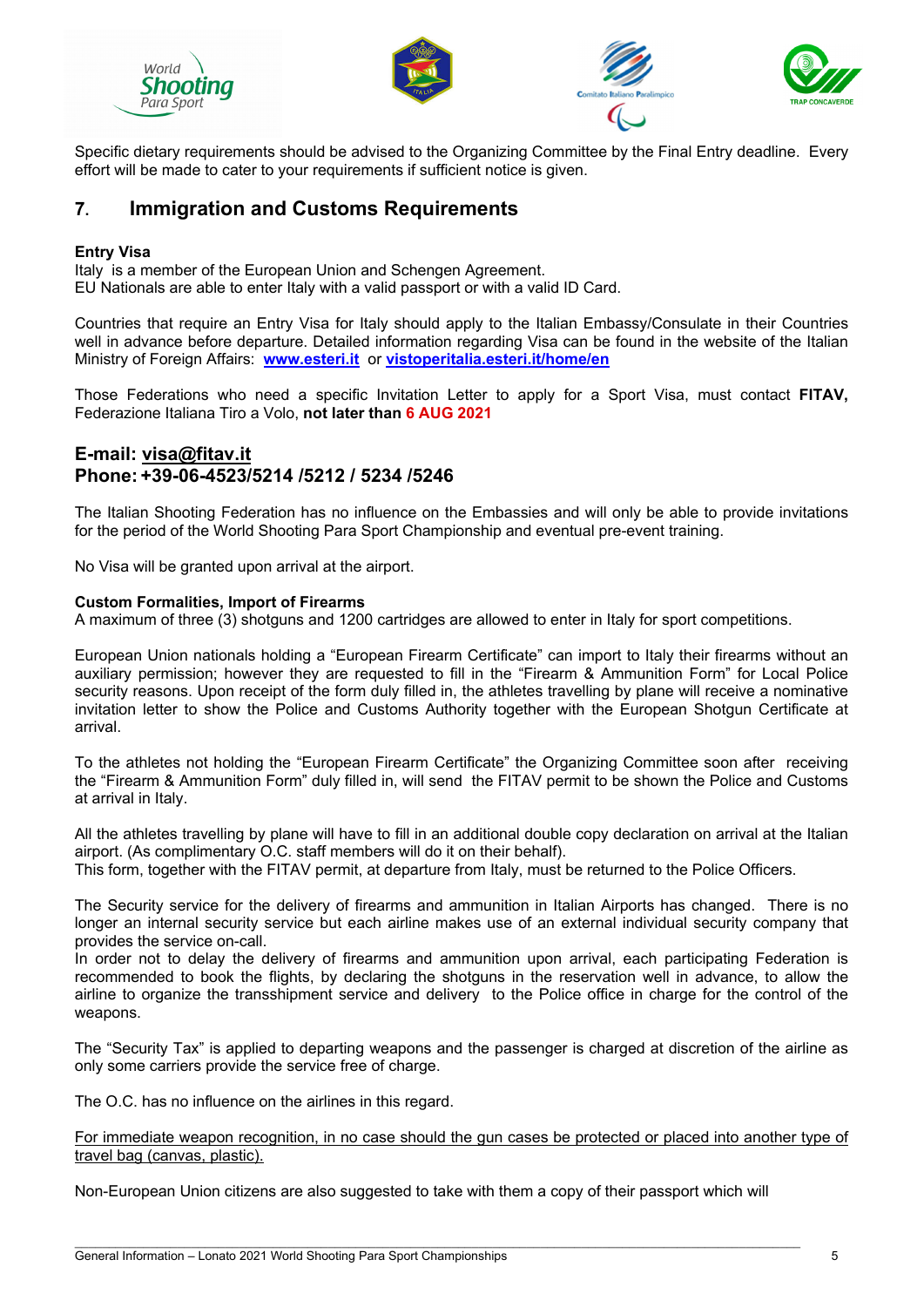







be handed to the Police station together with the other forms at arrival, in order to speed the procedure.

#### **Please DO NOT send any passport copy to the Organizing Committee.**

**Police and Customs firearms formalities will take place upon arrival at the first airport on Italian National Territory and at the last one at departure.** 

**The Organizing Committee will not be responsible with the Italian Police at the airport for any incorrect information provided by the NPC related to firearms and ammunition.** 

*This paragraph might be subject to amendments, any changes will be communicated immediately to all ISSF Member Federations.* 

Any request to change the shotguns details after the deadline must be notified to the Organizing Committee until five (5) days prior to arrival. Changes after that date will not be accepted.

All the delegations will be assisted to dispatch the Police and Customs procedures and escorted to the bus. Travellers will meet the assistants near to the baggage collection upon arrival. In case of failure, contact the O.C. representative: Maria Teresa Imperatori + 39 335 8218 079 / +39 030 34 52 014

### **8. Accommodation**

#### **Official Hotels**

The Delegations will be accommodated in the following 4\*\*\*\* star hotels situated at the distance of 8-10 km. (10/15 minutes drive) from the venue

Rates are intended per room per night and include breakfast, service and tax.

*The Tourist Tax of approx. EUR 1.00/1,50 per person per night is not included in the rates and wherever requested, is to be paid directly in hotel, It is not applicable to disabled people* 

| Hotel Bonotto *** Sup |                   | www.hotelbonottodesenzano.it |                    | km, 8 from the venue                                |  |
|-----------------------|-------------------|------------------------------|--------------------|-----------------------------------------------------|--|
| Single                | Double Single Use | Double/Twin                  | 1 or 2 people same | Accessible to wheelchair guests, cat. Superior only |  |
| <b>IEUR 99,00</b>     | EUR 124,00        | EUR 144,00                   | EUR 150,00         |                                                     |  |

Hotel Bonotto is situated in the center of Desenzano, a few steps from the lakefront.

Facilities: **4** rooms equipped to wheelchair guests Free recharge for electric cars Coffee/Tea set in the room Garage € 10,00 per car per day

| Dunant Hotel****               | www.dunanthotel.it        | km. 7.5 from the venue |
|--------------------------------|---------------------------|------------------------|
| Double Single use<br>EUR 90,00 | Double/Twin<br>EUR 100,00 |                        |

Hotel Dunant is situated in Castiglione delle Stiviere (Mantova Province) at a distance of 7,5 km. from the venue and 16 km. from the center of Desenzano.

The hotel is facilitated with restaurant offering dinner with "menu à la carte" or two options in Half Board :

\_\_\_\_\_\_\_\_\_\_\_\_\_\_\_\_\_\_\_\_\_\_\_\_\_\_\_\_\_\_\_\_\_\_\_\_\_\_\_\_\_\_\_\_\_\_\_\_\_\_\_\_\_\_\_\_\_\_\_\_\_\_\_\_\_\_\_\_\_\_\_\_\_\_\_\_\_\_\_\_\_\_\_\_\_\_\_\_\_\_\_\_\_\_\_\_\_\_\_\_\_\_\_\_\_\_

1) one dish at your choice from the Half Board menu, dessert, mineral water, 1 glass wine or 1 bottle beer, or 1 canned drink. EUR 24,00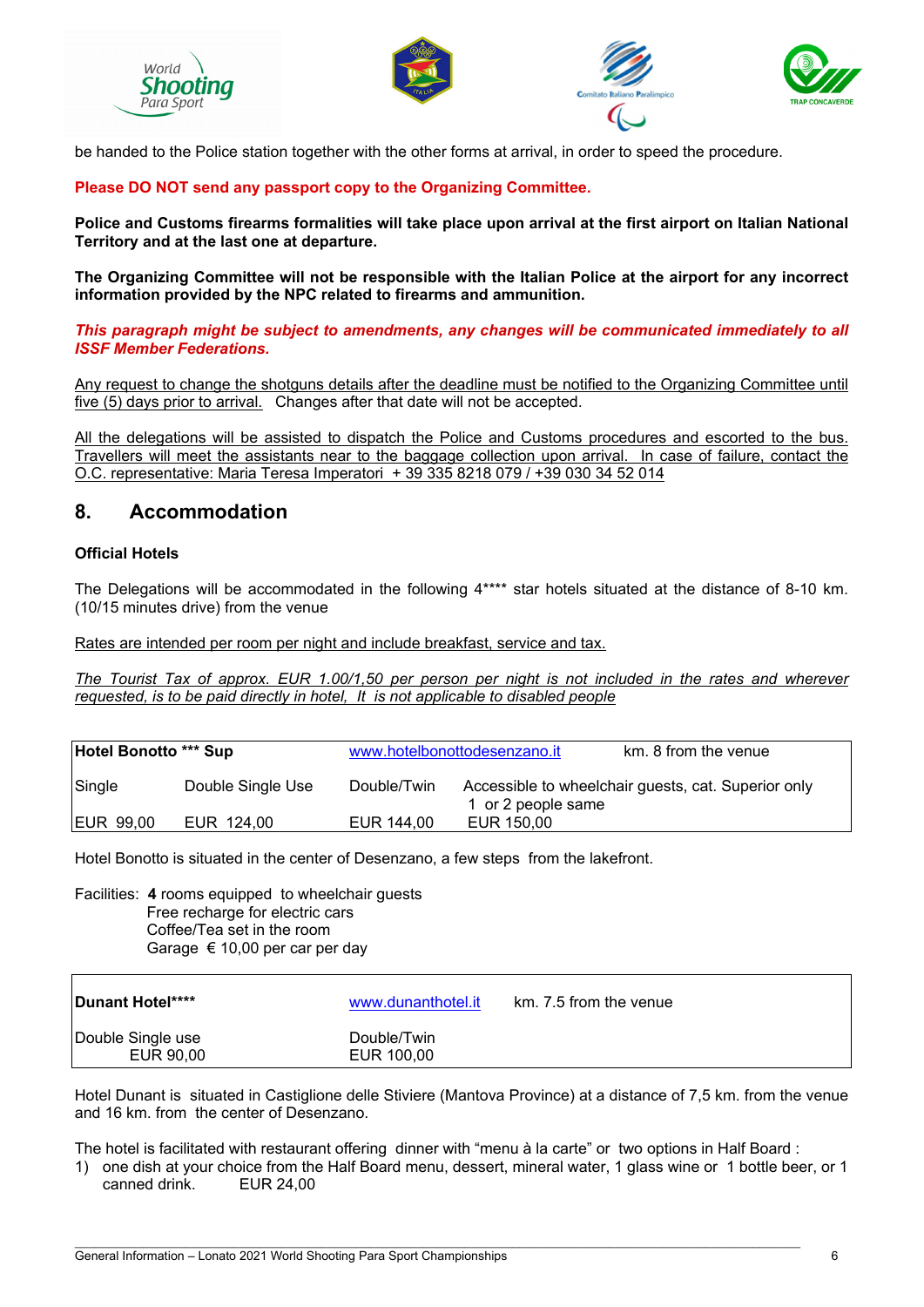







2) two dishes at your choice from the Half Board menu, dessert, mineral water, 1 glass wine or 1 bottle beer, or 1 canned drink. EUR 28,00

Facilities: **4** rooms equipped to wheelchair guests

 Free parking Free fitness area Free multilingual digital newsstand with newspapers, magazines and e-books Internal garage with direct entrance to the hotel,  $\epsilon$  8,00 per car per day -Restaurant

| <b>West Garda Hotel****</b> | www.westgardahotel.com | km. 9 from the venue |
|-----------------------------|------------------------|----------------------|
| Double Single use           | Double/Twin            | Triple               |
| EUR 105,00                  | EUR 120,00             | EUR 165,00           |

West Garda Hotel situated in Padenghe d/Garda, 3 km. from downtown Desenzano, is surrounded by a wide garden

-Extra charge for Half Board : EUR 30,00 per person per day, it includes from the daily menu: first course, second course complete with side dish and dessert, mineral water,  $\frac{1}{4}$  wine and coffee.

-In alternative at normal price, meals with " menu à la carte".

-reduced choice of restaurants within walking distance.

Facilities: **1** room accessible to wheelchair guests, other rooms at the ground floor can be suitable free parking free swimming pools, one of which with whirlpool possibility to book massages. (against payment) restaurant

-Further descriptions of the hotels will be provided on request or can be viewed on the hotels' websites.

*The catering services for all the hotels could be modified or made indispensable according to the Government rules in force at the time of the WSPS Shooting Event.* 

*Half Board in hotels with restaurant is optional.*

*Free WI-FI is provided at all the Official Hotels* 

**Reservations will be made through the Organizing Committee and would be on a first come, first serve basis.** 

#### **IMPORTANT:**

The "Garda Lake" area is very popular and especially in September there are many sporting and non-sporting events therefore we recommend that you send the Final Reservation Forms absolutely within the deadline or we will not be able to guarantee the rooms in the hotels selected for this WSPS World Shooting Championship.

Rooms requested before the official arrival day should be booked very early; please contact the LOC for arrangements.

\_\_\_\_\_\_\_\_\_\_\_\_\_\_\_\_\_\_\_\_\_\_\_\_\_\_\_\_\_\_\_\_\_\_\_\_\_\_\_\_\_\_\_\_\_\_\_\_\_\_\_\_\_\_\_\_\_\_\_\_\_\_\_\_\_\_\_\_\_\_\_\_\_\_\_\_\_\_\_\_\_\_\_\_\_\_\_\_\_\_\_\_\_\_\_\_\_\_\_\_\_\_\_\_\_\_

**Final Hotel Reservation must be effected by 6 AUG 2021** 

**Free cancellation is possible till 30 AUG 2021**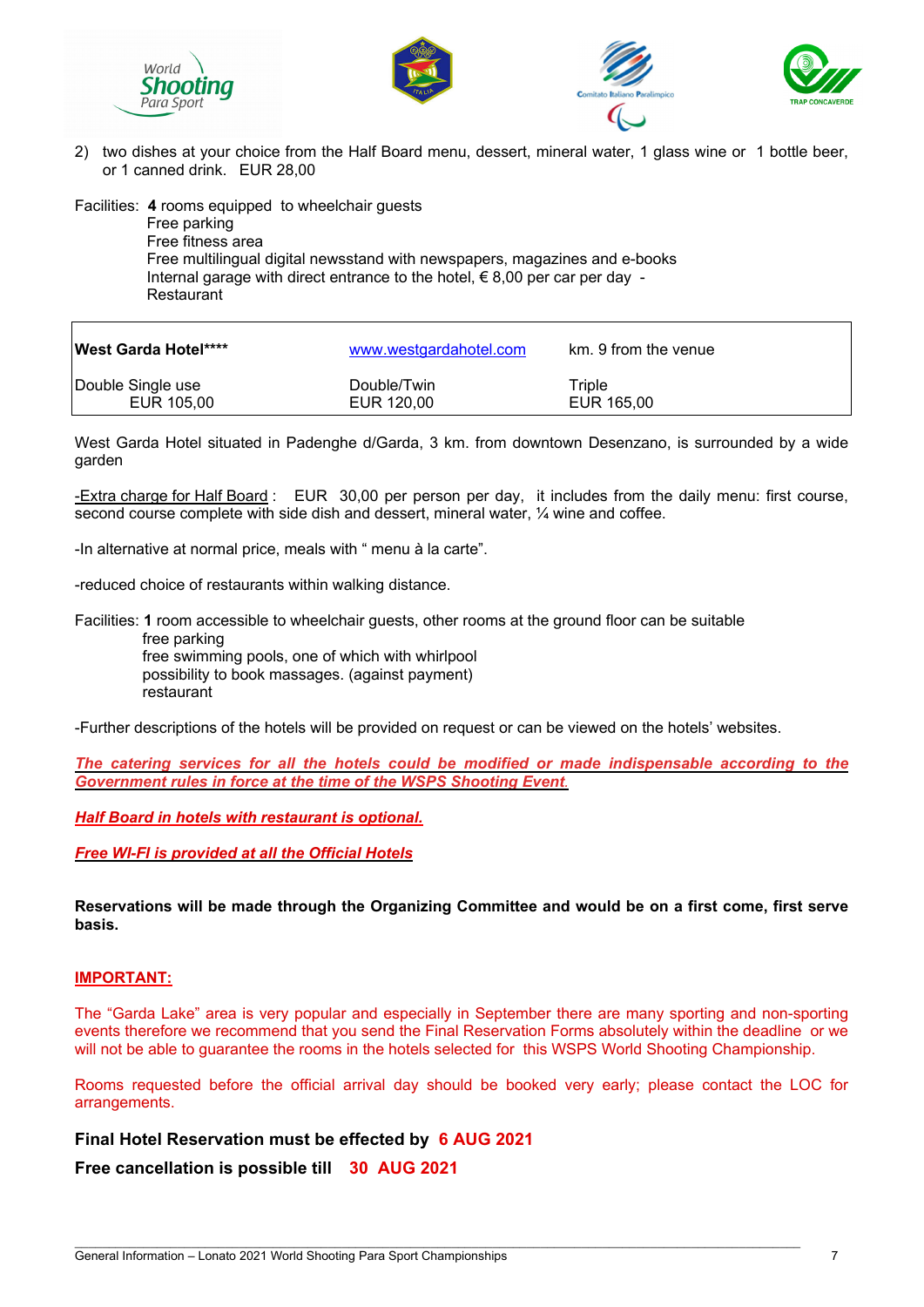







#### **Payment for accommodation must be made directly to the hotels**

-A 50% deposit **upon receipt of the Pro-forma invoice but later than 30 AUG 2021** is mandatory.

-The balance to be settled upon arrival or swift in advance.

-Bank fees are at the participants' expense.

-The Chief of each Delegation and individuals are responsible for paying any extra hotel charges.

-Any change or cancellation **must** be notified to the Organizing Committee **not** to the hotels

#### **Penalty Fees for Cancellation**

- NO penalty will be applied for cancellation of the Event due to COVID-19
- If on the other hand the event remains confirmed, there will be **no penalties until 30 AUG 2021**
- 50% penalty of the total cost **from 31 AUG to 14 SEP 2021** for any reserved and cancelled rooms, late arrivals, early departures,
- 100% penalty of the total cost **from 15 SEP 2021 onwards** for any reserved and cancelled rooms, late arrivals, early departures,

#### **In the event of cancellation of the WSPS World Championship due to COVID-19, the Hotel managements undertake to reimburse the deposits or balances received, net of bank fees.**

Any allowances/refunds for sudden cancellations after deadlines of individual or teams due to force majeure related to the pandemic (for example, positive COVID of the 3<sup>rd</sup> test carried out 48 hours before departure from the country of residence, as per ISSF temporary regulations for testing and health monitoring methods for Covid-19). will be at the discretion of the hotels.

#### *The above agreements regarding the deadlines and cancellation terms may vary in the coming months depending on how the Covid-19 pandemic will evolve. In this case, all NPCs will be promptly informed.*

#### **NO penalty for cancellation will be charged by the hotels in case the Organizing Committee can replace the cancelled reservations with others.**

# **9. Travel and Transportation**

#### **Travel – Arrival**

Trap Concaverde can be reached by:

| Car   | Highway A4 Milano-Venezia, exit: Desenzano.<br>Then turn to the right and proceed for 5 km.                                                                                     |
|-------|---------------------------------------------------------------------------------------------------------------------------------------------------------------------------------|
| Train | Milano-Venezia line, stop: Desenzano D/G                                                                                                                                        |
| Plane | Milano Malpensa (MXP)<br>Milano Linate (LIN)<br>Bergamo (BGY)<br>Verona Villafranca (VRN)<br>Airport pick up – Transportation to the Official Hotels (and return for departure) |

**The Official airport for the event is MILANO MALPENSA (MXP) - t**he distance to the range is 165 km. Distance to the hotels approx. 170 km.

**Round trip from/to Malpensa** airport and the Official Hotels, will be arranged by the OC.

#### **The service will be active as from 18 SEP 2021**

All the delegations will be assisted to dispatch the Police and Customs procedures and escorted to the bus. Travellers will meet the assistants near to the baggage collection upon arrival. In case of failure, contact the O.C. representative: Maria Teresa Imperatori – phone +39 030 34 52 014 / mob. +39 335 8218 079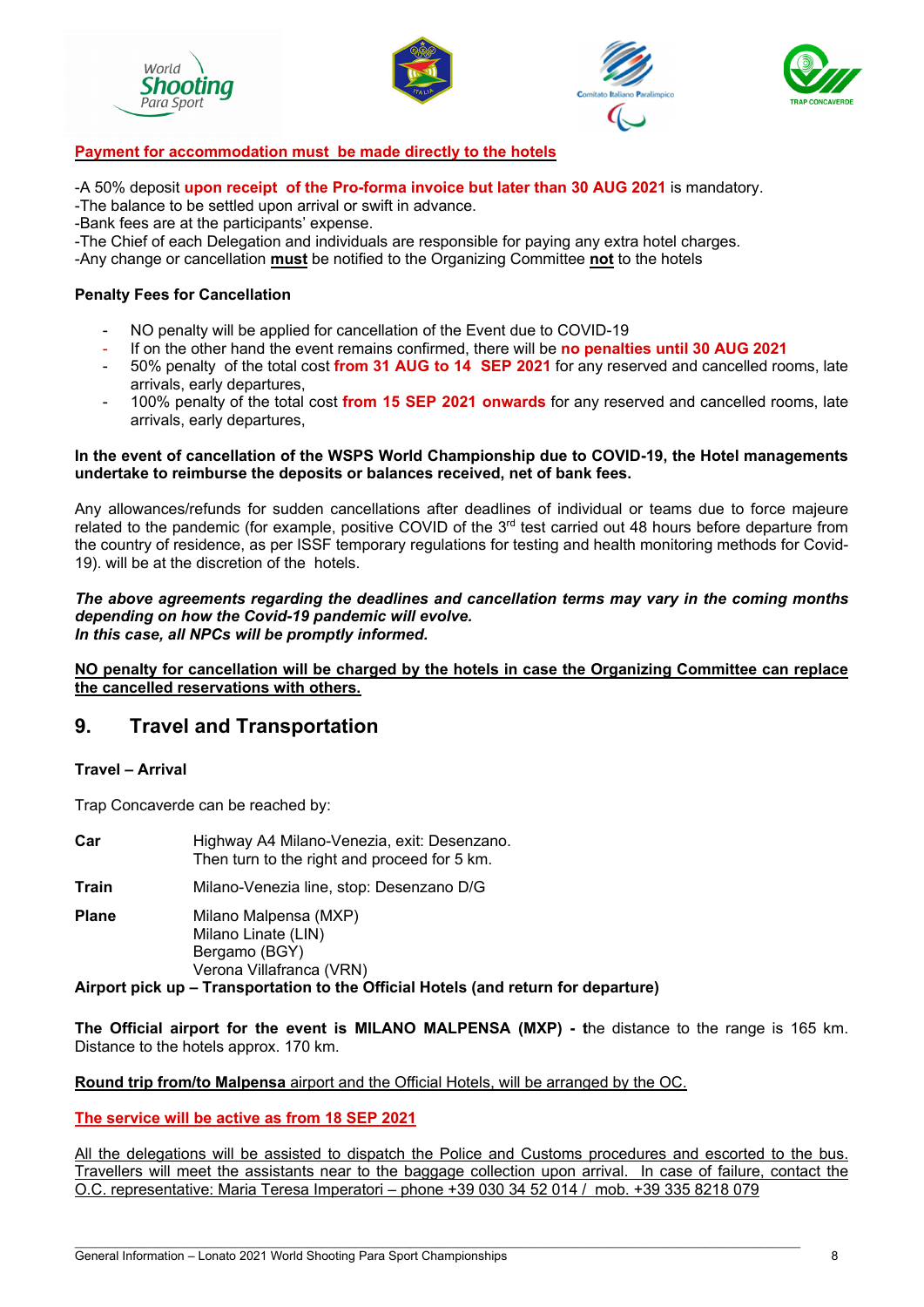







On request transportation will also be arranged from/to Verona, Bergamo and Milano Linate airports (respectively 40 Km, 80 Km and 110 Km to the Venue) but with **no** O.C. support inside the terminals.

Transfers from and to the airport, and assistance during the period **18 – 26 SEP 2021** will be provided based on the arrival and departure dates declared in the Final Travel Form as this is covered within the Basic Entry Fee.

Teams travelling outside **18 – 26 SEP 2021** have to make their own arrangements or contact the Organizing Committee that, at the Delegation's expense, will arrange assistance and/or transportation.

*All transportation services requested in the "Final Travel Form", not cancelled within two (2) days before arrival, will be applicable by the Organizing Committee according to the number of passengers appearing in the "Final Travel Form" for which the service has been required.* 

*The Organizing Committee will not refund or be in charge for any taxi fare payment.* 

*No transportation will be provided to the participants lodged in unofficial hotels.* 

#### **Hotel-Venue Daily Shuttle Service**

An accessible bus service is covered within the Basic Entry Fee and will operate between the official hotels and the Venue as from **20 SEP 2020.** 

In case of accommodation in unofficial hotels, the local transportation has to be arranged by the participants.

# **10. Competition Related Procedures at the Shooting Range**

#### **Technical Meeting**

The Technical Meeting will take place on **23 SEP 2021** at the shooting range.

Each participating World Shooting Para Sport national representative should have at least one delegate present to receive updated information regarding Final Competition Schedule (including Training Schedule), draw procedures and other important issues related to the event.

#### **Storage of Firearms and Ammunition**

Storage of guns and ammunition is available at the armory on the shooting range. Athletes are also permitted to take their shotguns in the hotel room provided they do not let them unattended.

#### **Ammunition**

The Italian Customs Authority will allow each athlete to import a maximum of 1.200 pcs. cartridge which will be used for the competition.

The use of steel pellets is not allowed.

A wide range of local and international ammunition will be available for sale at the shooting club.

*Athletes traveling by air, on departing from Italy will be allowed to re-export a maximum quantity of 125 cartridges only, packed into a single ammunition case which must not exceed 5 kg. in weight, provided that the quantity declared on arrival in Italy is in excess of this amount.* 

### **11. Ceremonies**

The Opening, Awarding and Closing Ceremonies, due to COVID-19 will take place according to the health protocols in force at the date of the event.

During the ceremonies the athletes are required to present themselves in their official national uniform or national tracksuits (tops and bottoms).

### **12. Insurance**

Please note that all participants (athletes and team officials) attending the event must ensure they have an appropriate personal medical and travel insurance, as the event will not indemnify individual claims. The LOC will not cover any illness cases.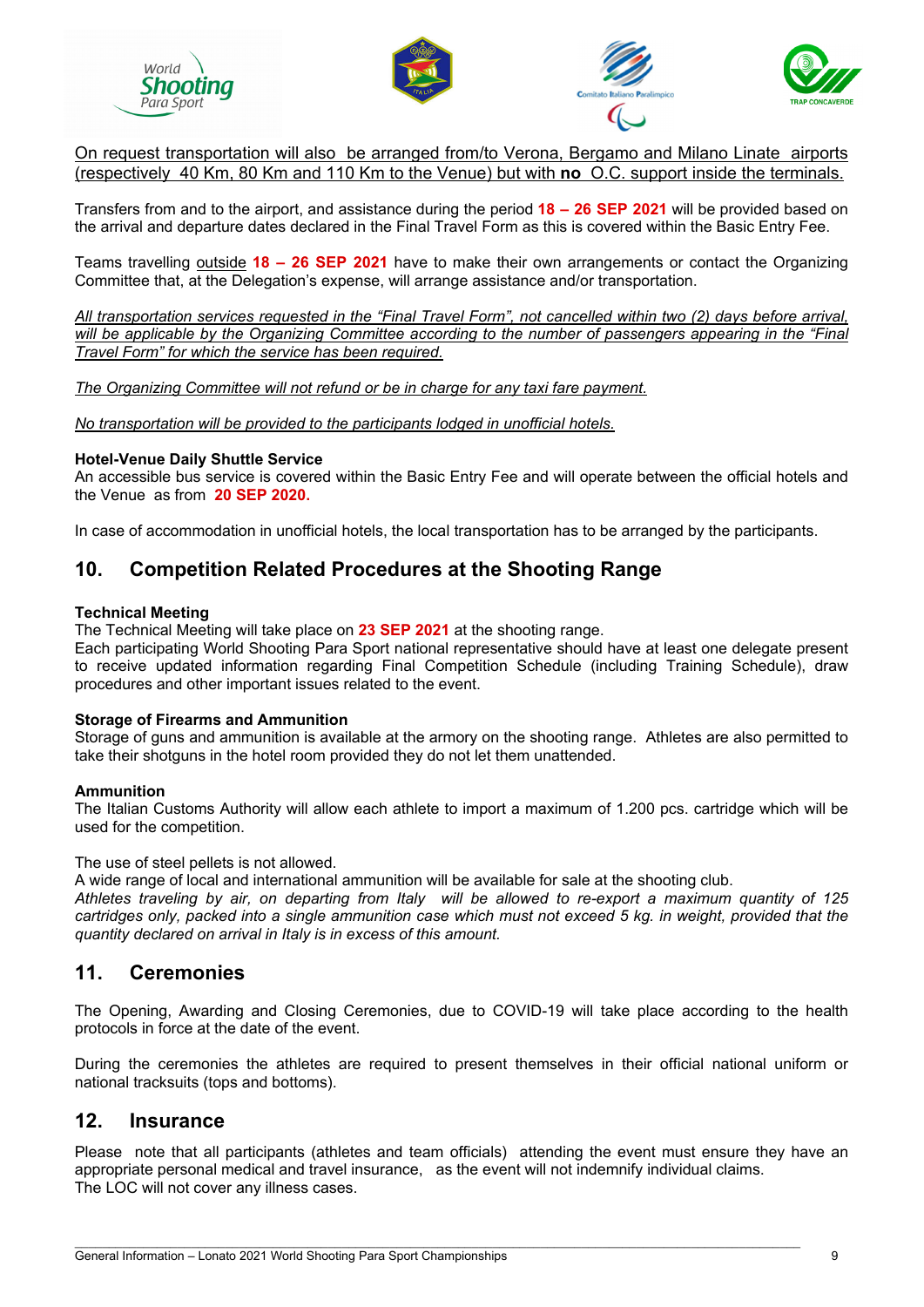







# **13. Doping Control**

Doping Control will be conducted according to the IPC anti-doping code.

# **14. Weather Information**

The climate conditions at the end of September are usually variable, sunny and warm, and some rain. The average temperature is expected to be 22°/24° degrees Celsius during the day and 20° degrees at night

# **15. Media Relations**

#### **All Media representatives must register for the Para Trap World Championship by using the Media Accreditation Form (Annex 7).**

The Press conference that normally take place before, during and at the end of the event, due to COVID-19 will be conducted according to the health protocol in force at the date of the Championship.

Press and Television service will be given during the event.

#### **The contact person for media facilities is Mr. Tomax Mondadori Phone: +39-347-0101447 ; E-mail: ufficiostampatrapconcaverde@gmail.com**

Onsite Media facilities: the press room is equipped with all the facilities required (fax machines, copy machine, Wi-Fi and cable internet connections, electrical outlets for PC, pigeonholes for information, start lists, results, bulletins, a sufficient number of work spaces, etc.

# **16. Industry Service**

Various industry services and exhibitors will be present during the event. Please contact the Organizing Committee for information concerning the exhibition stands that will be offered at reasonable prices.

# **17. Health**

#### **For up-to-date information on foreign travelers entering Italy, visit the following websites where the details are available in different languages:**

Ministry of Health: **www.salute.gov.it** (Useful numbers from the Ministry of Health: +39 02 3200 8345 or +39 02 8390 5385

Ministry of Foreign Affairs: **www.viaggiaresicuri.it**

Temporary regulations for testing and health monitoring methods for COVID-19 can be found on the ISSF website **https://www.issf-sports.org** 

At a closer date to the Event, the LOC will provide all WSPS member Federations with more updated information on the health situation and precautionary measures in force during that period.

# **18. Annexes**

All necessary Registration Forms are attached to this General Information.

# **19. Summary of Deadlines**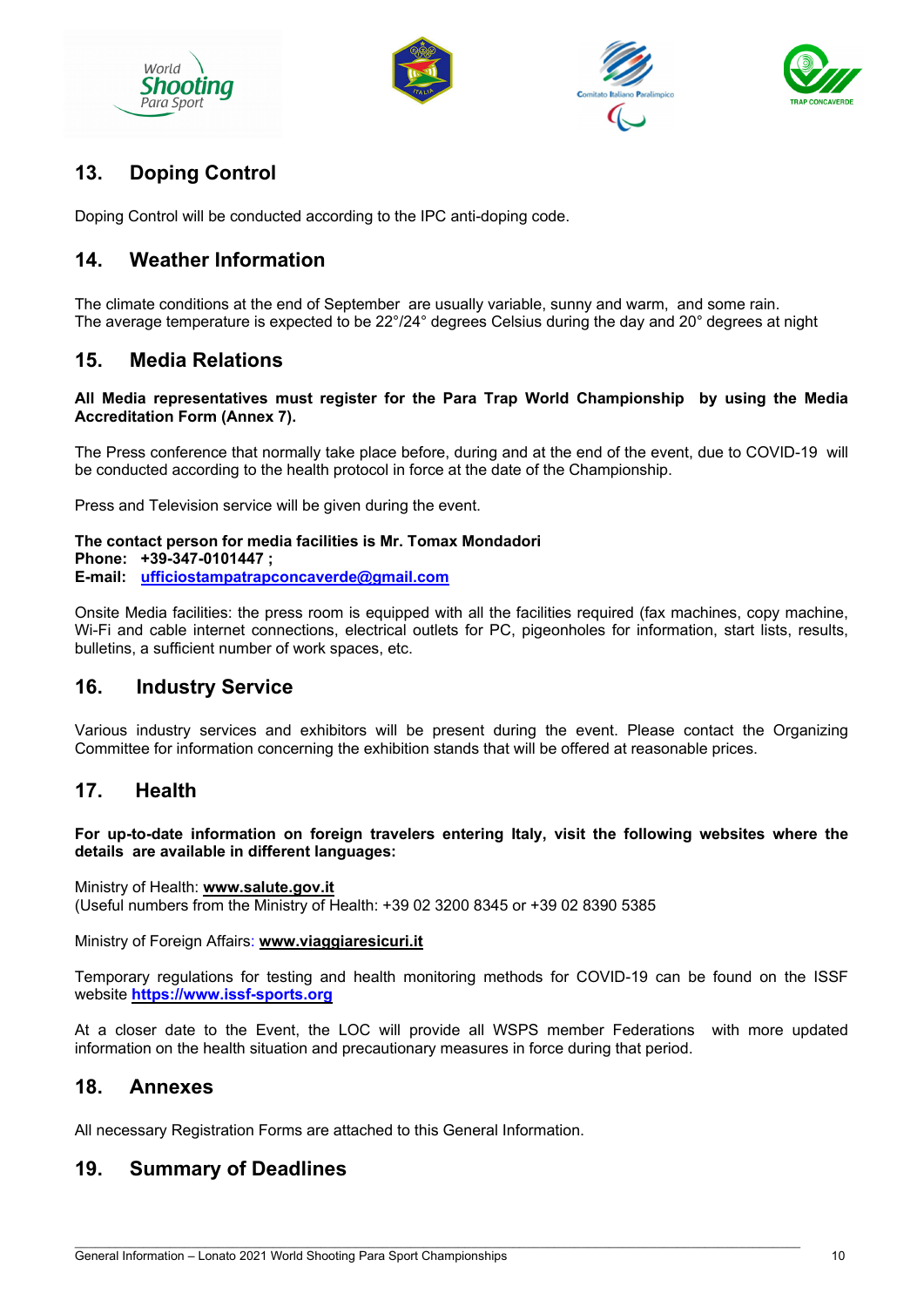







The Summary of Deadlines is attached to this General Information.

### **20. Contact Details**

#### **Organizing Committee (LOC)**

**Ivan Carella – OC President**  E-mail: **ivan.carella@trapconcaverde.it** Mob. +39-335-6749094

**Daniele Ghelfi – Competition Manager**  E-mail: **dghelf@tin.it** Mob. +39-335-6348781

**Maria Teresa Imperatori (Contact person)** Phone: +39-030-3452014 Mob. +39 335-8218079 E-mail **mtservice1@virgilio.it mariateresaimperatori@gmail.com** 

#### **World Shooting Para Sport**

Phone: +49-2282097 195 Fax: +49-2282097 209 E-mail: **info@ WorldShootingParaSport.org** 

**F.I.T.A.V.**  Luca Minelli Phone: +39-06-4523 5214 E-mail **paralimpici@fitav.it**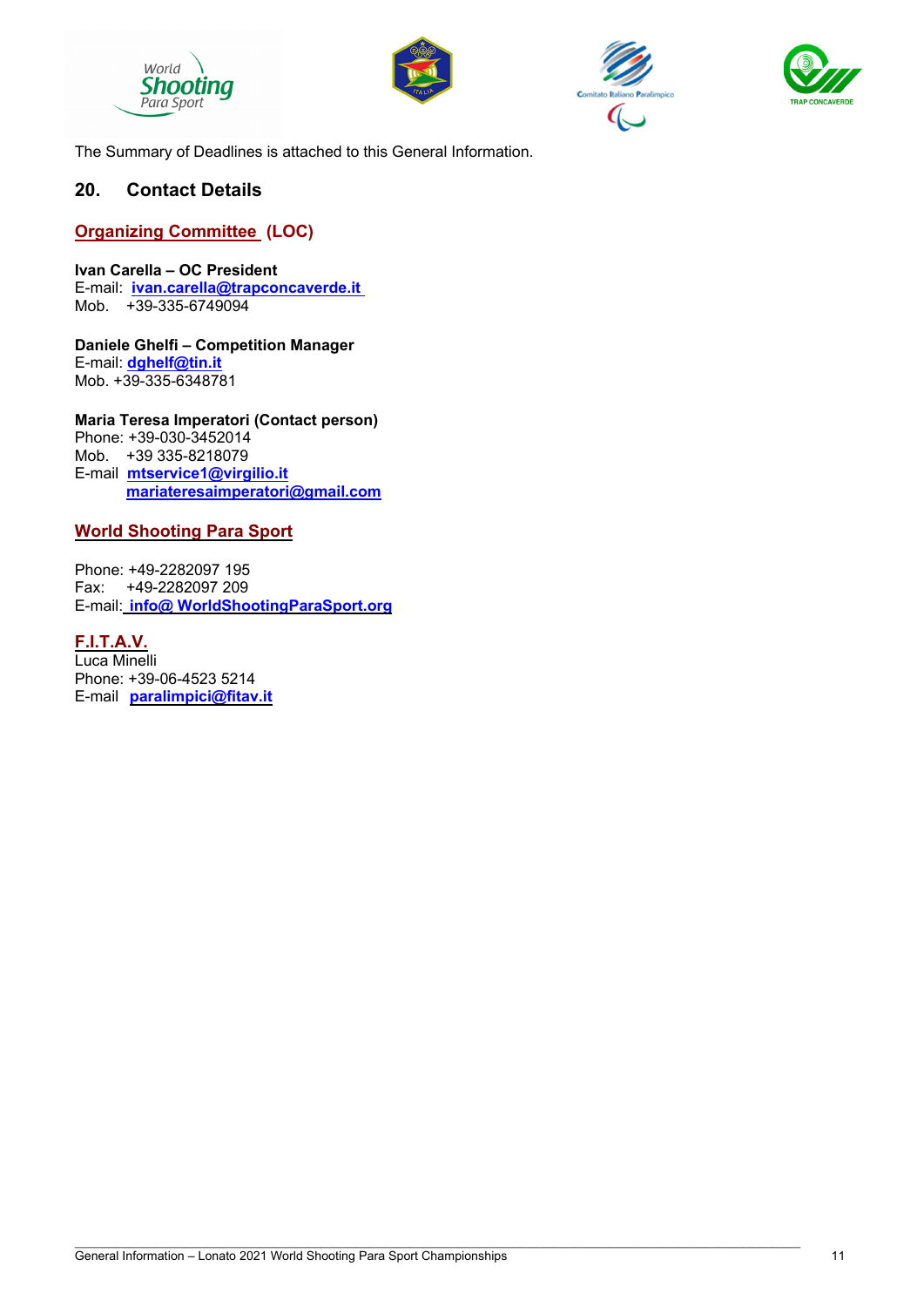# Please email or fax to F.I.T.A.V. at: visa@fitav.it

| <b>VISA SUPPORT</b> | Please return by 6 AUG 2021 |  |
|---------------------|-----------------------------|--|
| name of federation  | nation                      |  |
| contact person      | phone number                |  |
| e-mail address      | fax number                  |  |

| no | family name | first name | date of<br>birth | passport<br>number | issue on | issue by |
|----|-------------|------------|------------------|--------------------|----------|----------|
|    |             |            |                  |                    |          |          |
|    |             |            |                  |                    |          |          |
|    |             |            |                  |                    |          |          |
|    |             |            |                  |                    |          |          |
|    |             |            |                  |                    |          |          |
|    |             |            |                  |                    |          |          |
|    |             |            |                  |                    |          |          |
|    |             |            |                  |                    |          |          |
|    |             |            |                  |                    |          |          |
|    |             |            |                  |                    |          |          |
|    |             |            |                  |                    |          |          |

# **Note: Only this form (Annex 2 ) to FITAV!!!**

# **F.I.T.A.V.**

Internazionale Viale Tiziano, 74 - 00196 Roma - Italy Phone: +39-06-**4523-5214** /5212/5234/5246 E-mail: <u>visa@fitav.it</u> Web: <u>www.fitav.it</u>

**Date Date Signature of Team Leader**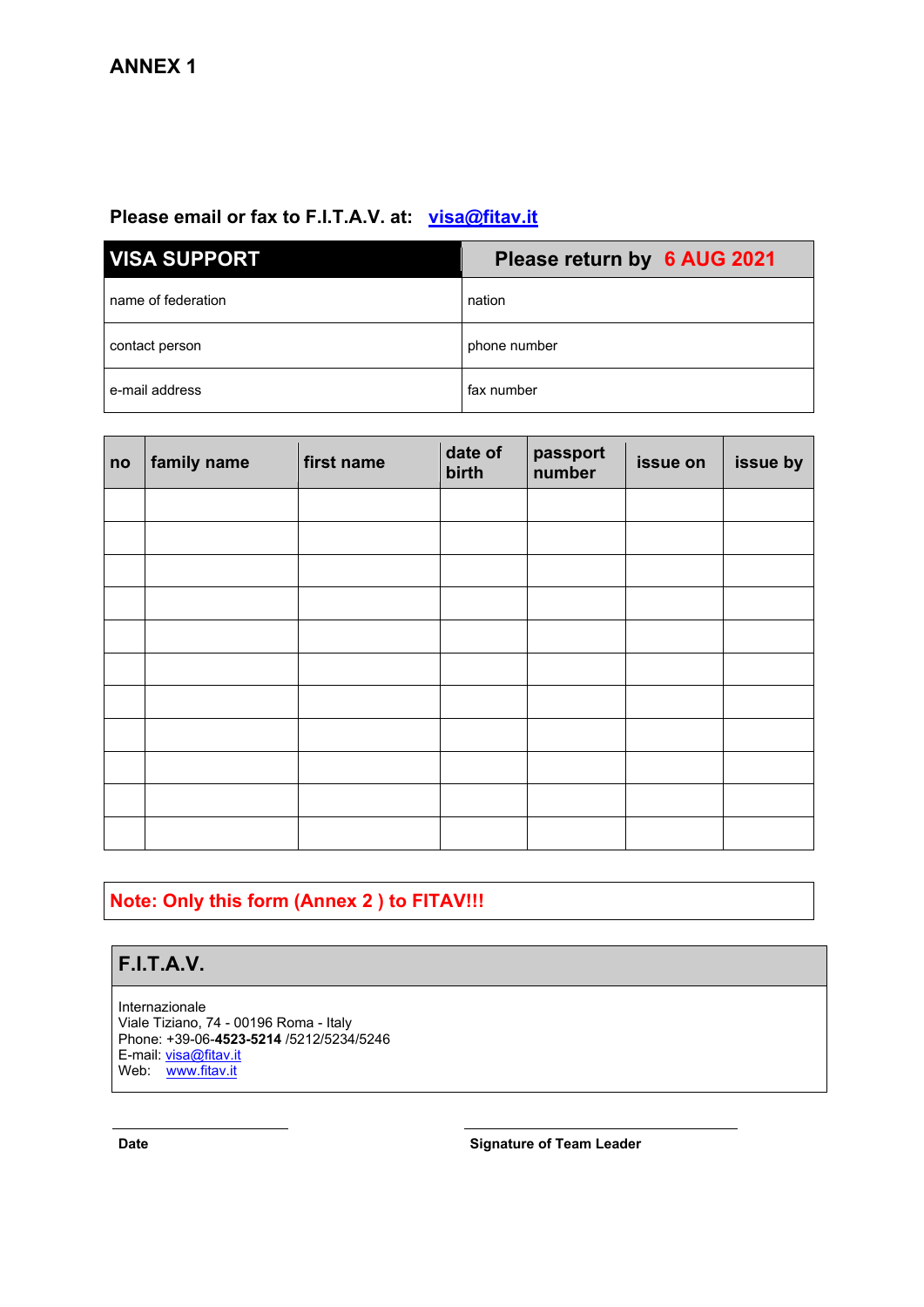### **Please email or fax to Organizing Committee at: mtservice1@virgilio.it or mariateresaimperatori@gmail.com**

| <b>FINAL HOTEL</b><br><b>RESERVATION</b>                              | <b>Please return by</b> | to Organizing Committee                                                                                                              |
|-----------------------------------------------------------------------|-------------------------|--------------------------------------------------------------------------------------------------------------------------------------|
| name of federation<br>nation<br>contact person<br>phone nr.<br>e-mail | <b>6 AUG 2021</b>       | Maria Teresa Imperatori<br>Phone: +39-030-3452014<br>+39-335-8218079<br>E-mail: mtservice1@virgilio.it<br>Web: www.trapconcaverde.it |

|        | no | Please indicate the hotel in order of preference |
|--------|----|--------------------------------------------------|
| hotel  |    |                                                  |
| choice | 2  |                                                  |
|        | 3  |                                                  |

|                | room type   | number of<br>rooms | number of<br>nights | day of<br>arrival | day of<br>departure |
|----------------|-------------|--------------------|---------------------|-------------------|---------------------|
|                |             |                    |                     |                   |                     |
|                | single      |                    |                     |                   |                     |
| room<br>choice |             |                    |                     |                   |                     |
|                | double/twin |                    |                     |                   |                     |
|                |             |                    |                     |                   |                     |
|                |             |                    |                     |                   |                     |
|                | triple      |                    |                     |                   |                     |
|                |             |                    |                     |                   |                     |
|                |             |                    |                     |                   |                     |

**Note: Please give us a rough total of expected rooms for wheelchair guests**

**Date Date Signature of Team Leader**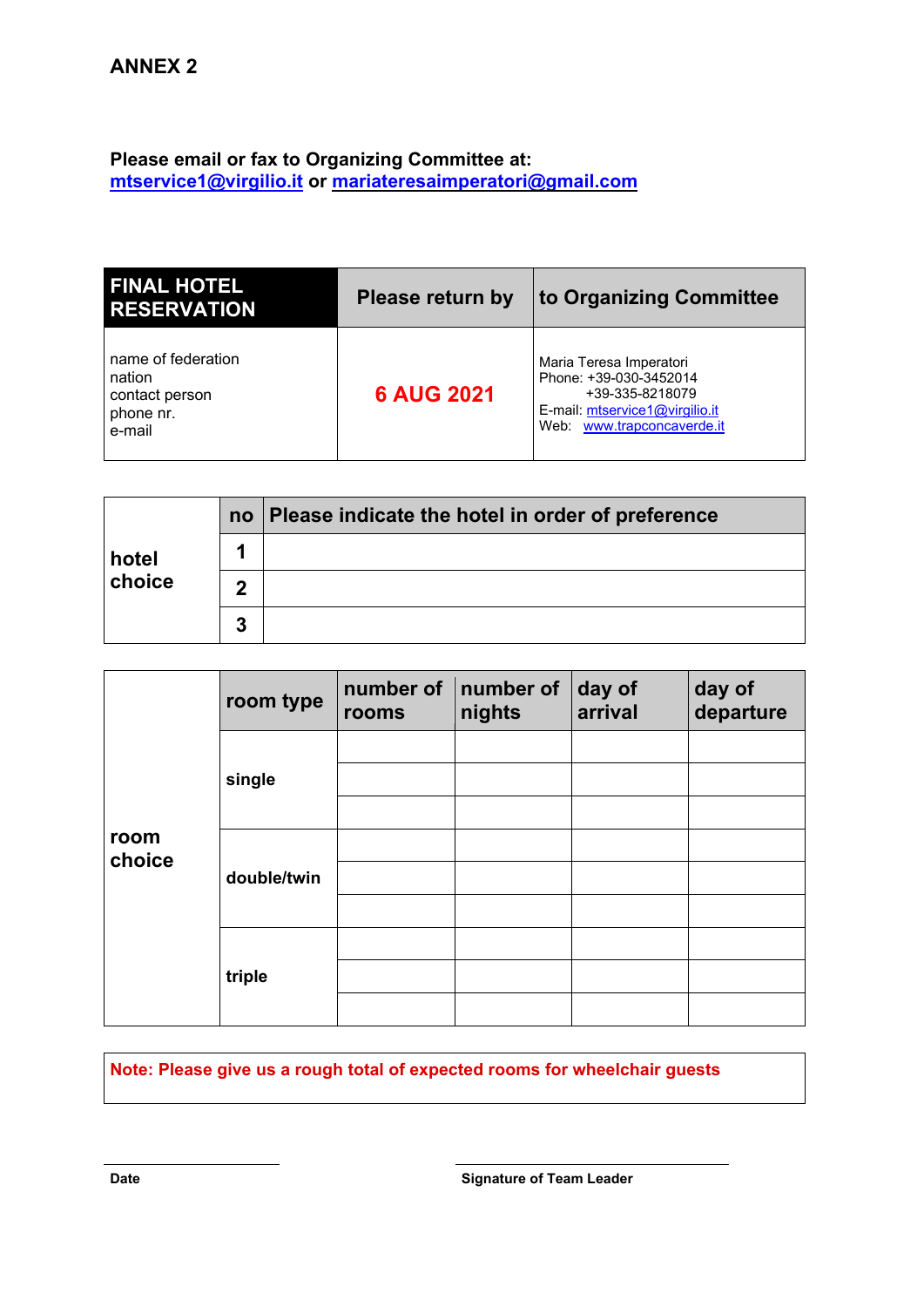# **ANNEX 3**

### **Please email or fax to Organizing Committee at: mtservice1@virgilio.it or mariateresaimperatori@gmail.com**

| <b>FINAL</b><br><b>ROOMING LIST</b> | Please return by 21 AUG 2021 | <b>To Organizing Committee</b>                                                   |
|-------------------------------------|------------------------------|----------------------------------------------------------------------------------|
| Name of Federation                  | <b>Nation</b>                | Maria Teresa Imperatori<br>Phone +39 030-3452014                                 |
|                                     | <b>Phone Number</b>          | +39 335-8218079<br>e-mail mtservice1@virgilio.it<br>www.trapconcaverde.it<br>Web |
| e-mail address                      | <b>Fax Number</b>            |                                                                                  |

#### **Hotel**

#### **SINGLE**

| No. | name | check in date | check out date | no. of nights | Wheelchair user | Wheelchair width cm. |
|-----|------|---------------|----------------|---------------|-----------------|----------------------|
|     |      |               |                |               |                 |                      |
|     |      |               |                |               |                 |                      |
|     |      |               |                |               |                 |                      |
|     |      |               |                |               |                 |                      |
|     |      |               |                |               |                 |                      |
|     |      |               |                |               |                 |                      |
|     |      |               |                |               |                 |                      |
|     |      |               |                |               |                 |                      |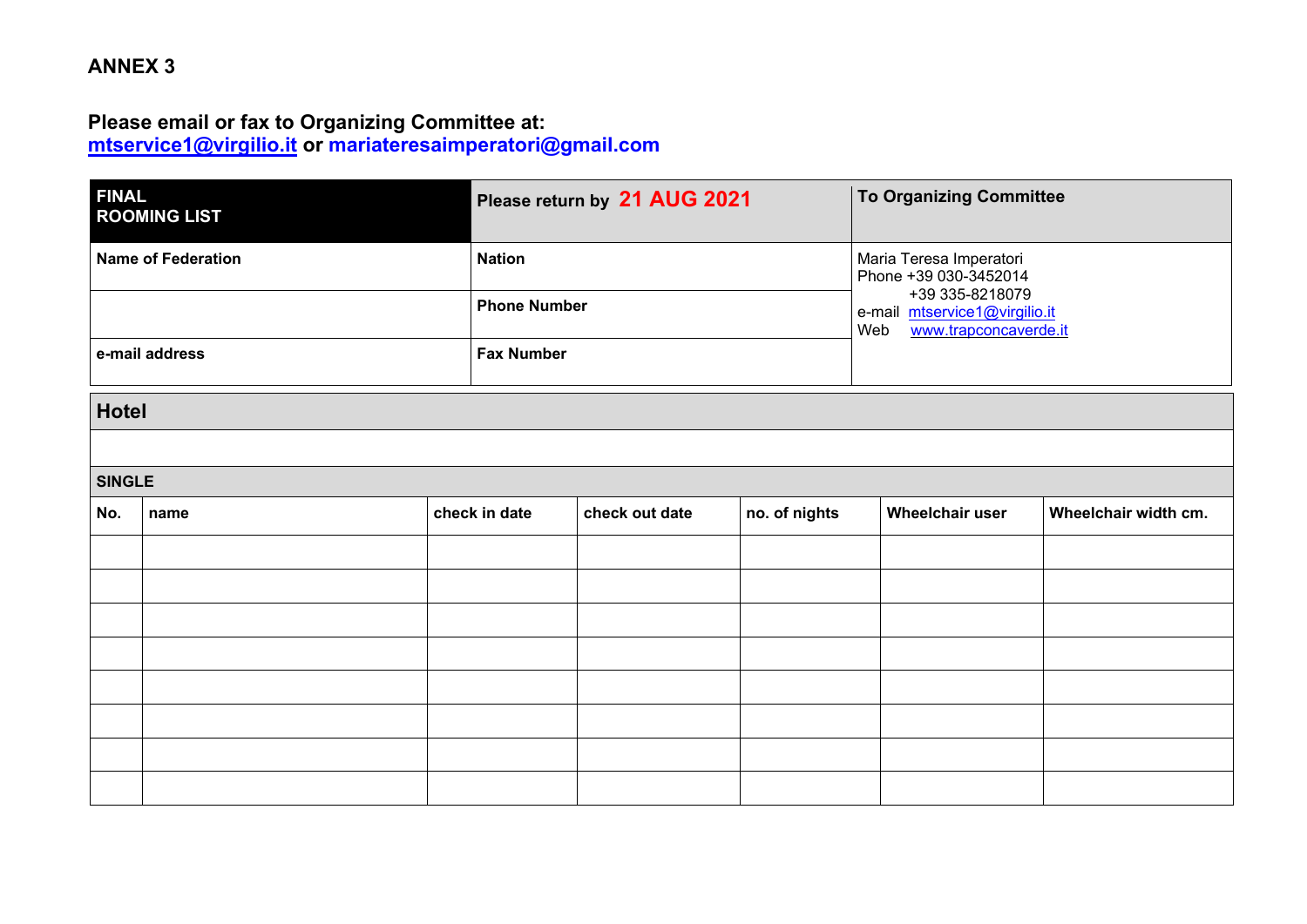### **ANNEX 3**

|     | <b>DOUBLE</b> |               |                |               |                        |                      |  |  |
|-----|---------------|---------------|----------------|---------------|------------------------|----------------------|--|--|
| No. | name          | check in date | check out date | no. of nights | <b>Wheelchair user</b> | Wheelchair width cm. |  |  |
|     |               |               |                |               |                        |                      |  |  |
|     |               |               |                |               |                        |                      |  |  |
|     |               |               |                |               |                        |                      |  |  |
|     |               |               |                |               |                        |                      |  |  |
|     |               |               |                |               |                        |                      |  |  |
|     |               |               |                |               |                        |                      |  |  |
|     |               |               |                |               |                        |                      |  |  |
|     |               |               |                |               |                        |                      |  |  |
|     |               |               |                |               |                        |                      |  |  |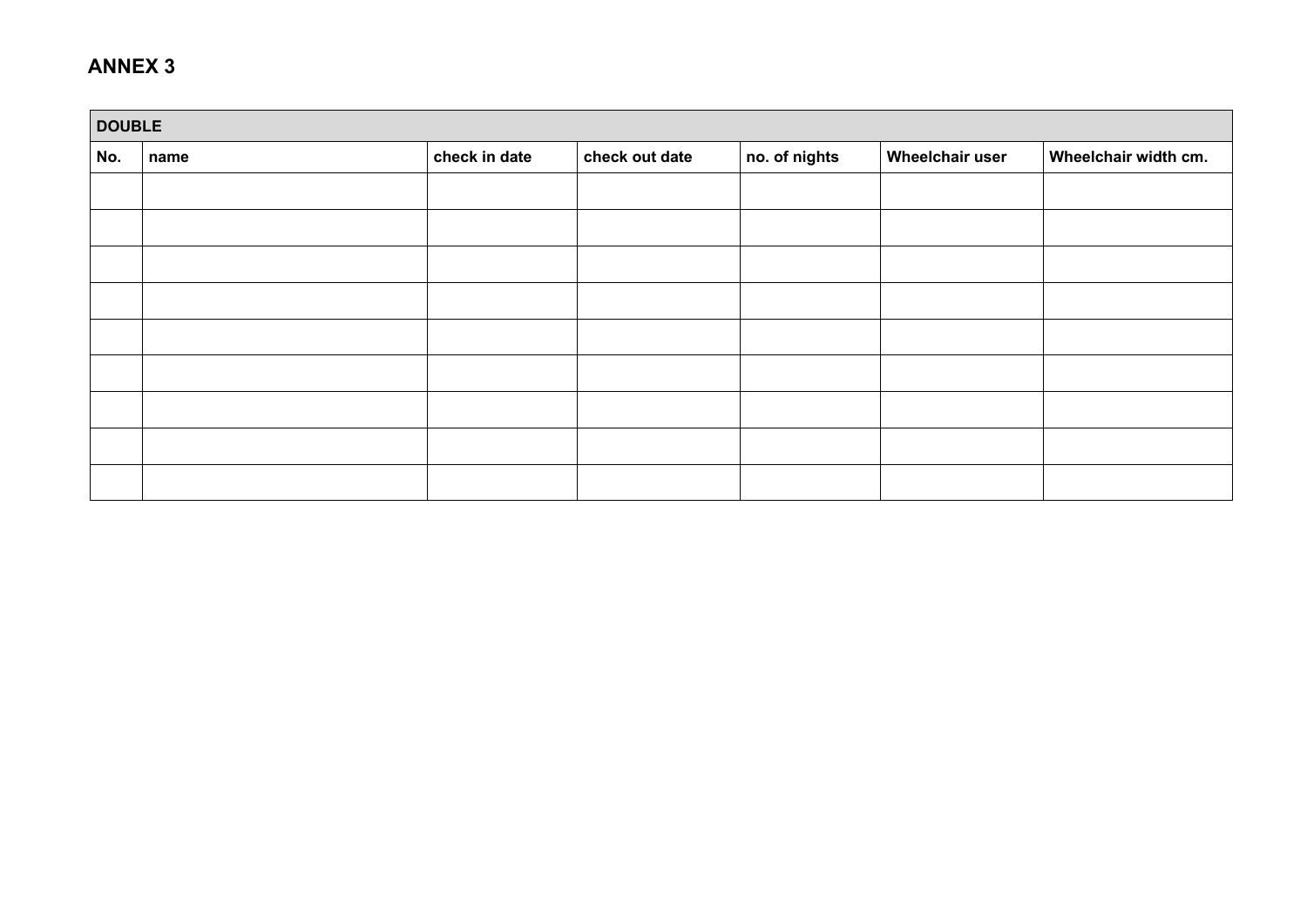# **Please email or fax to Organizing Committee at: mtservice1@virgilio.it or mariateresaimperatori@gmail.com**

| <b>FIREARM AND</b><br><b>AMMUNITION</b>                                            | <b>Please return</b><br>by | to Organizing<br><b>Committee</b>                                                                                                    |
|------------------------------------------------------------------------------------|----------------------------|--------------------------------------------------------------------------------------------------------------------------------------|
| Please fill out and sign this<br>form.<br>Please use one form for each<br>athlete. | <b>21 AUG 2021</b>         | Maria Teresa Imperatori<br>Phone: +39-030-3452014<br>+39-335-8218079<br>E-mail: mtservice1@virgilio.it<br>Web: www.trapconcaverde.it |
| <b>NAME OF FEDERATION:</b>                                                         |                            |                                                                                                                                      |
| information                                                                        |                            |                                                                                                                                      |
| family name                                                                        | first name                 |                                                                                                                                      |
| country                                                                            | nationality                |                                                                                                                                      |
| date of birth                                                                      | place of birth             |                                                                                                                                      |
| residential<br>address                                                             |                            |                                                                                                                                      |
| passport<br>number                                                                 | place of<br>issue          | date of<br>expiry                                                                                                                    |

| for European Certificate holders': |                         |                |  |  |  |
|------------------------------------|-------------------------|----------------|--|--|--|
| EFC number                         | date and place of issue | Date of expiry |  |  |  |
|                                    |                         |                |  |  |  |

| firearms |              |               |                 |  |  |  |  |
|----------|--------------|---------------|-----------------|--|--|--|--|
| Model    | manufacturer | serial number | gauge / caliber |  |  |  |  |
|          |              |               |                 |  |  |  |  |
|          |              |               |                 |  |  |  |  |
|          | spare parts  | manufacturer  | quantity        |  |  |  |  |
| barrels  |              |               |                 |  |  |  |  |
| stocks   |              |               |                 |  |  |  |  |

| ammunition |              |                 |  |  |  |  |
|------------|--------------|-----------------|--|--|--|--|
| Quantity   | manufacturer | gauge / caliber |  |  |  |  |
|            |              |                 |  |  |  |  |
|            |              |                 |  |  |  |  |
|            |              |                 |  |  |  |  |

**Note:**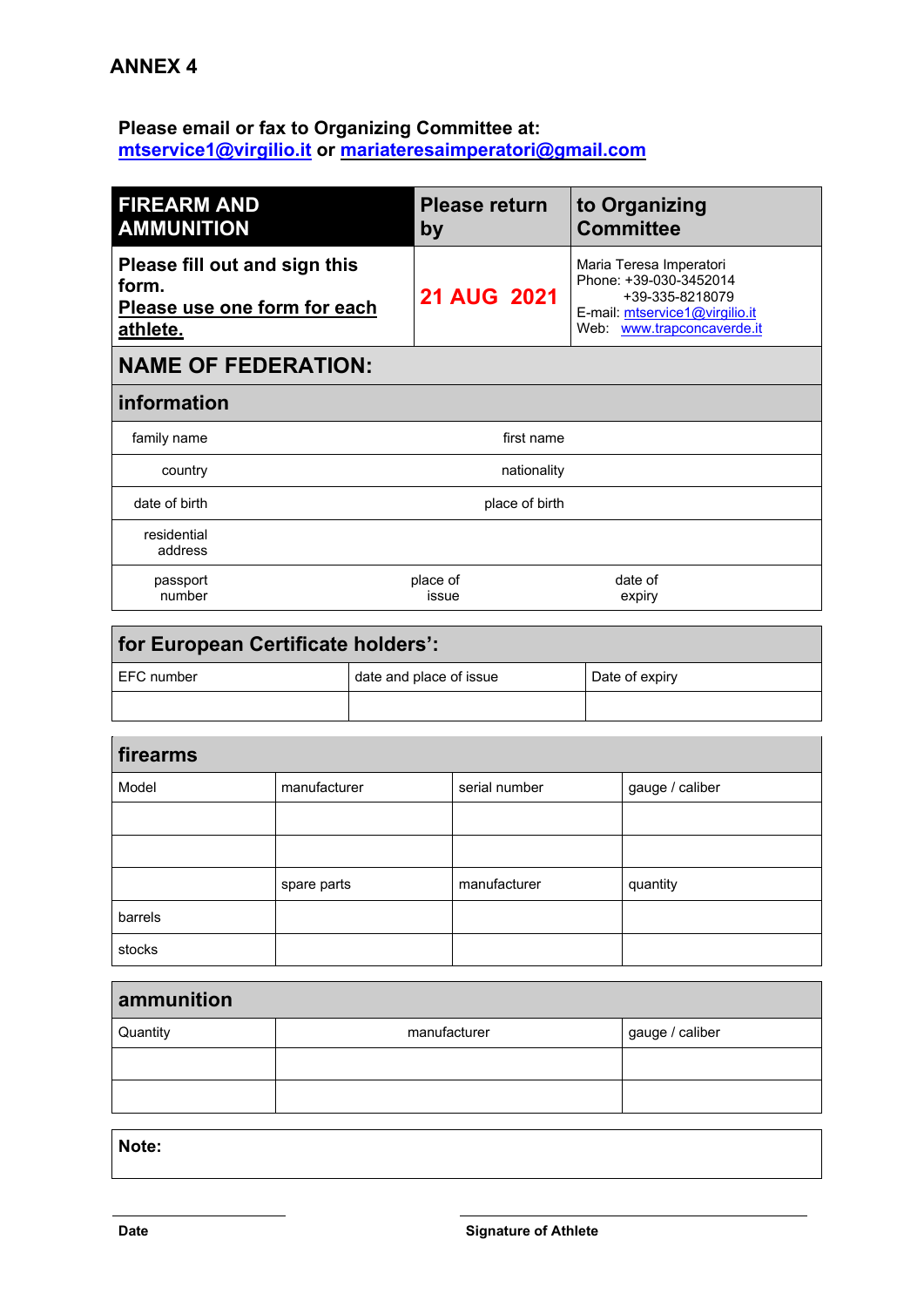# **ANNEX 5**

### **Please email or fax to Organizing Committee at: mtservice1@virgilio.it or mariateresaimperatori@gmail.com**

| TRAVEL FORM - ARRIVALS    | Please return by    | <b>21 AUG 2021</b>                               | To Organizing Committee                                                          |
|---------------------------|---------------------|--------------------------------------------------|----------------------------------------------------------------------------------|
| <b>Name of Federation</b> |                     | Maria Teresa Imperatori<br>Phone +39 030-3452014 |                                                                                  |
| Contact person            | <b>Phone Number</b> |                                                  | +39 335-8218079<br>e-mail mtservice1@virgilio.it<br>Web<br>www.trapconcaverde.it |
| l e-mail address          | <b>Fax Number</b>   |                                                  |                                                                                  |

|      | <b>Accessibility</b> |                                                   | <b>Luggage information</b>           |                                  |                           | <b>Arrivals</b> |      |            |                       |                            |                 |
|------|----------------------|---------------------------------------------------|--------------------------------------|----------------------------------|---------------------------|-----------------|------|------------|-----------------------|----------------------------|-----------------|
| name | Wheelchair<br>user   | If yes, able<br>to transfer<br>into a bus<br>seat | Number of<br>regular size<br>baggage | Number of<br>oversize<br>baggage | Number<br>of gun<br>cases | Date            | Time | Air<br>Car | Airport of<br>arrival | Airline / Flight<br>number | From<br>airport |
|      |                      |                                                   |                                      |                                  |                           |                 |      |            |                       |                            |                 |
|      |                      |                                                   |                                      |                                  |                           |                 |      |            |                       |                            |                 |
|      |                      |                                                   |                                      |                                  |                           |                 |      |            |                       |                            |                 |
|      |                      |                                                   |                                      |                                  |                           |                 |      |            |                       |                            |                 |
|      |                      |                                                   |                                      |                                  |                           |                 |      |            |                       |                            |                 |
|      |                      |                                                   |                                      |                                  |                           |                 |      |            |                       |                            |                 |
|      |                      |                                                   |                                      |                                  |                           |                 |      |            |                       |                            |                 |

Local transfer from airport to the official hotel (s) at arrival is required?? **THES** NO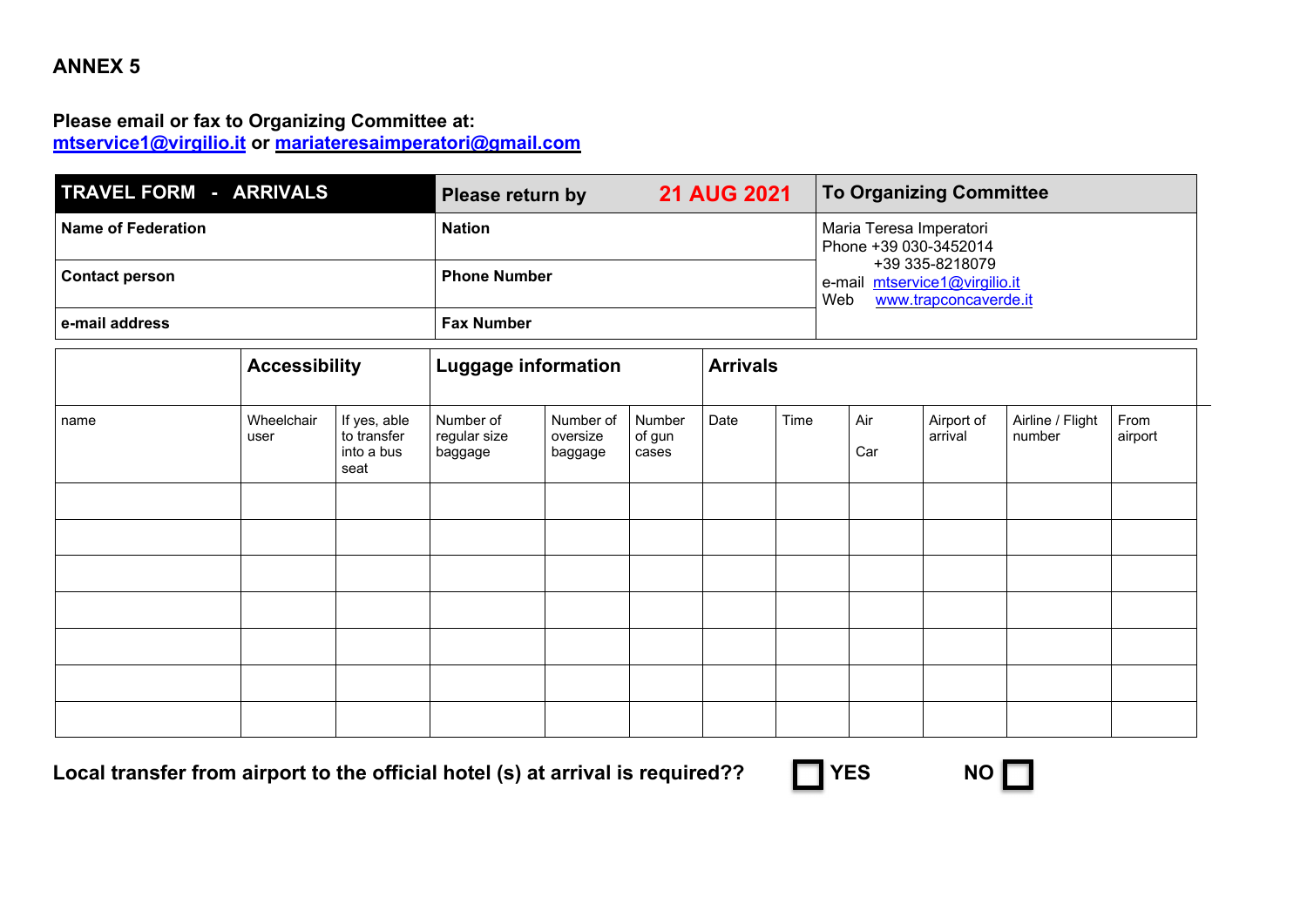# **ANNEX 5.1**

### **Please email or fax to Organizing Committee at: mtservice1@virgilio.it or mariateresaimperatori@gmail.com**

| <b>TRAVEL FORM - DEPARTURES</b> | <b>Please return by</b> | <b>21 AUG 2021</b> | <b>To Organizing Committee</b>                                                |
|---------------------------------|-------------------------|--------------------|-------------------------------------------------------------------------------|
| <b>Name of Federation</b>       | <b>Nation</b>           |                    | Maria Teresa Imperatori<br>Phone +39 030-3452014                              |
| <b>Contact person</b>           | <b>Phone Number</b>     |                    | +39 335-8218079<br>e-mail mtservice1@virgilio.it<br>Web www.trapconcaverde.it |
| e-mail address                  | <b>Fax Number</b>       |                    |                                                                               |

|      | <b>Accessibility</b> |                                                   | <b>Luggage information</b>           |                                  | <b>Departures</b>         |      |      |            |                      |                            |               |
|------|----------------------|---------------------------------------------------|--------------------------------------|----------------------------------|---------------------------|------|------|------------|----------------------|----------------------------|---------------|
| name | Wheelchair<br>user   | If yes, able<br>to transfer<br>into a bus<br>seat | Number of<br>regular size<br>baggage | Number of<br>oversize<br>baggage | Number<br>of gun<br>cases | Date | Time | Air<br>Car | Departure<br>Airport | Airline / Flight<br>number | To<br>airport |
|      |                      |                                                   |                                      |                                  |                           |      |      |            |                      |                            |               |
|      |                      |                                                   |                                      |                                  |                           |      |      |            |                      |                            |               |
|      |                      |                                                   |                                      |                                  |                           |      |      |            |                      |                            |               |
|      |                      |                                                   |                                      |                                  |                           |      |      |            |                      |                            |               |
|      |                      |                                                   |                                      |                                  |                           |      |      |            |                      |                            |               |
|      |                      |                                                   |                                      |                                  |                           |      |      |            |                      |                            |               |

**Local transfer from airport to the official hotel (s) at departure is required?? YES NO** 



n.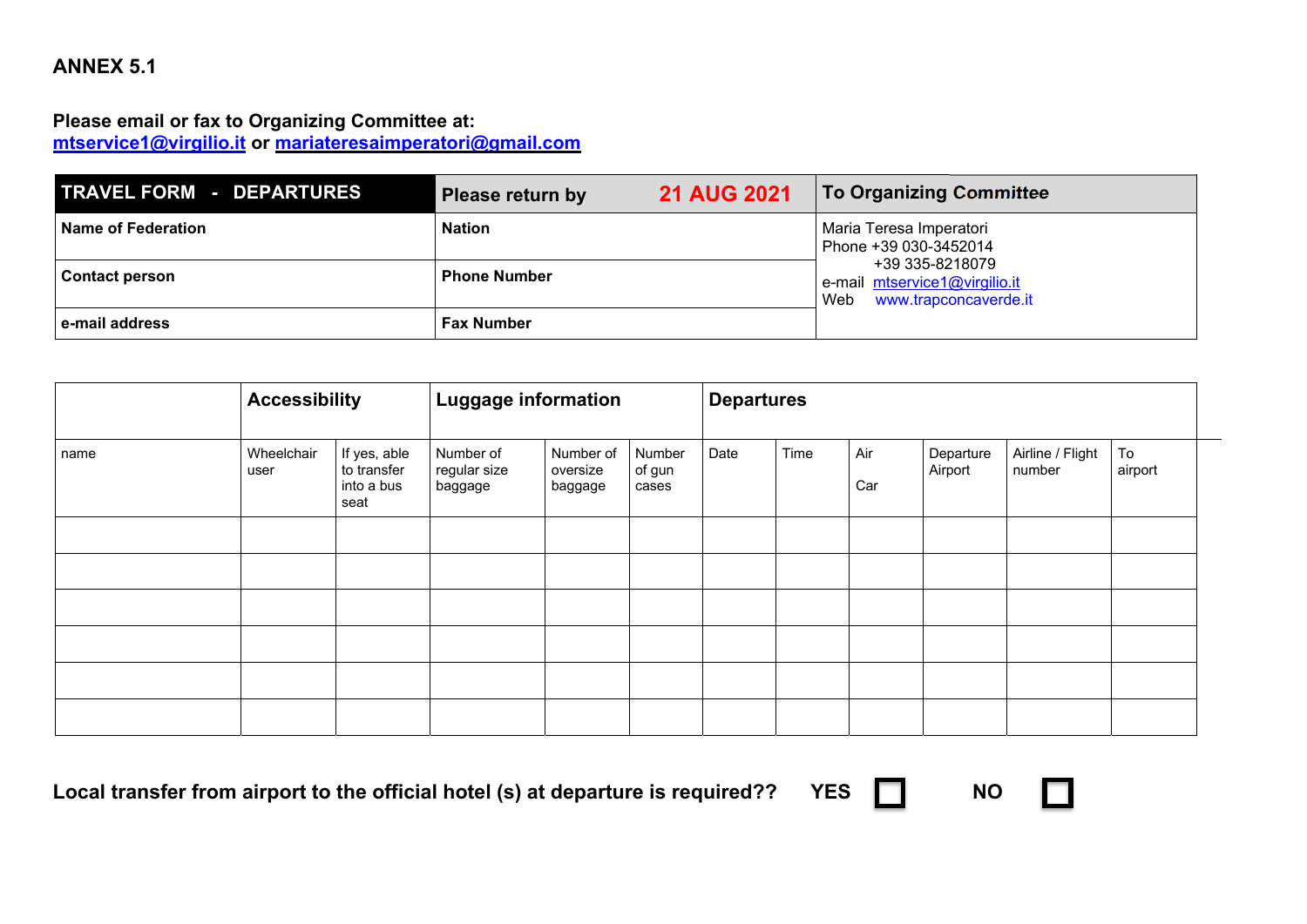# **ANNEX 6**

### **Please email or fax to Organizing Committee at: mtservice1@virgilio.it or mariateresaimperatori@gmail.com**

| <b>MEDIA</b><br><b>ACCREDITATION</b> | Please return by   | to Organizing Committee                                                                                                              |  |  |
|--------------------------------------|--------------------|--------------------------------------------------------------------------------------------------------------------------------------|--|--|
| name of federation                   | <b>21 AUG 2021</b> | Maria Teresa Imperatori<br>Phone: +39-030-3452014<br>+39-335-8218079<br>E-mail: mtservice1@virgilio.it<br>Web: www.trapconcaverde.it |  |  |

| Please<br>check the  | TV | <b>RADIO</b> | <b>AGENCY</b> |  | MAGAZINE   PHOTO   JOURNALIST   OTHERS |  |
|----------------------|----|--------------|---------------|--|----------------------------------------|--|
| applicable<br>media: |    |              |               |  |                                        |  |

| information                 |                |                                  |     |                |      |     |  |
|-----------------------------|----------------|----------------------------------|-----|----------------|------|-----|--|
| family name                 | first name     |                                  |     |                |      |     |  |
| media                       |                |                                  |     |                |      |     |  |
| AIPS member<br>and card no. | yes            | no                               |     | card number    |      |     |  |
| passport number             |                | place of issue<br>date of expiry |     |                |      |     |  |
| address                     |                |                                  |     |                |      |     |  |
| phone number                | fax number     |                                  |     |                |      |     |  |
| mobile number               | e-mail address |                                  |     |                |      |     |  |
| comments                    |                |                                  |     |                |      |     |  |
| hotel                       |                |                                  |     |                |      |     |  |
|                             |                |                                  |     |                |      |     |  |
| travel information          |                |                                  |     |                |      |     |  |
| arrival                     |                |                                  |     | departure      |      |     |  |
| airport                     | rail           |                                  | car | airport        | rail | car |  |
| date                        |                |                                  |     | date           |      |     |  |
| time                        |                |                                  |     | time           |      |     |  |
| flight no.                  |                |                                  |     | flight no.     |      |     |  |
| from (airport)              |                |                                  |     | from (airport) |      |     |  |

**Local transfer from airport to the official hotel(s) and back at arrival / departure is required?**